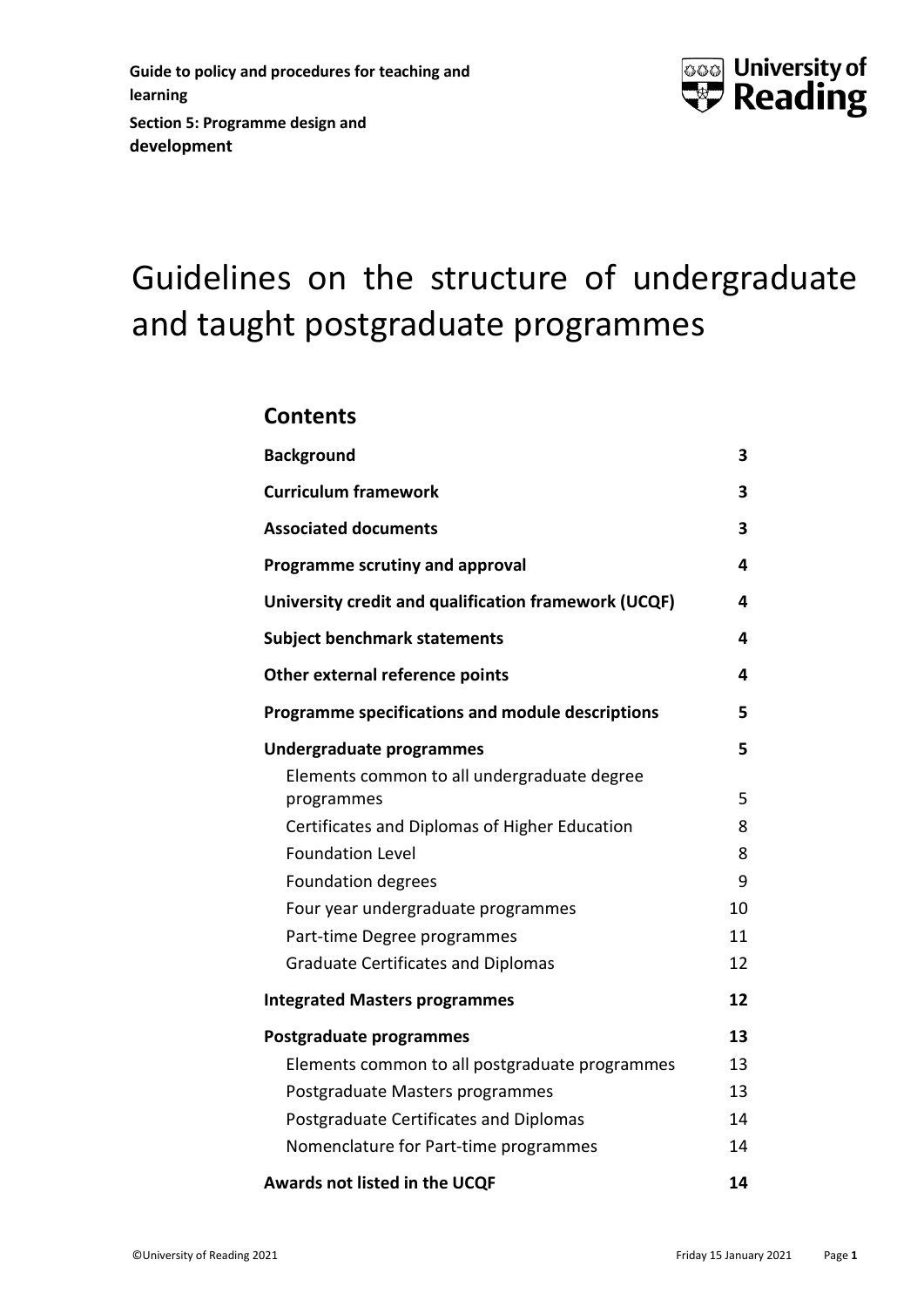| <b>Assessment</b>                                                                                                                                                                                   | 15             |
|-----------------------------------------------------------------------------------------------------------------------------------------------------------------------------------------------------|----------------|
| <b>Inclusivity</b>                                                                                                                                                                                  | 15             |
| Appendix 1: Programmes involving delivery with a partner<br>Partnership Programmes: definition and typology<br>Additional guidance on the design of programmes<br>involving delivery with a partner | 16<br>16<br>17 |
| <b>Appendix 2: Design of a Foundation Degree</b>                                                                                                                                                    | 17             |
| Framework for programme development                                                                                                                                                                 | 17             |
| Programme Director and Project Team                                                                                                                                                                 | 18             |
| Mode of delivery                                                                                                                                                                                    | 18             |
| Employer involvement and work-based learning                                                                                                                                                        | 18             |
| Assessment                                                                                                                                                                                          | 18             |
| Progression                                                                                                                                                                                         | 19             |
| Quality management                                                                                                                                                                                  | 19             |
| Validation fee                                                                                                                                                                                      | 19             |
| <b>Appendix 3: Design of jointly-awarded degrees</b>                                                                                                                                                | 20             |
| Framework for programme development                                                                                                                                                                 | 20             |
| Curriculum design and delivery                                                                                                                                                                      | 21             |
| Admissions, enrolment and maintenance of the student<br>record                                                                                                                                      | 22             |
| <b>Examinations and Assessment arrangements</b>                                                                                                                                                     | 22             |
| Transcripts, certificates and graduation                                                                                                                                                            | 23             |
| On-going quality assurance arrangements                                                                                                                                                             | 23             |
| Student complaints                                                                                                                                                                                  | 24             |
| Other considerations                                                                                                                                                                                | 24             |
| Finance                                                                                                                                                                                             | 24             |
| Appendix 4: Design of programmes to be delivered with                                                                                                                                               |                |
| <b>International Partners</b>                                                                                                                                                                       | 26             |
| Resources                                                                                                                                                                                           | 26             |
| Partner status and operating context                                                                                                                                                                | 29             |
| Operational structure and division of responsibilities                                                                                                                                              | 30             |
| Validation fee                                                                                                                                                                                      | 31             |
| Appendix 5: Design of programmes to be delivered at<br>international branch campuses                                                                                                                | 32             |
| Organising principles                                                                                                                                                                               | 32             |
| Responsibilities                                                                                                                                                                                    | 33             |
| Guidance on particular areas                                                                                                                                                                        | 34             |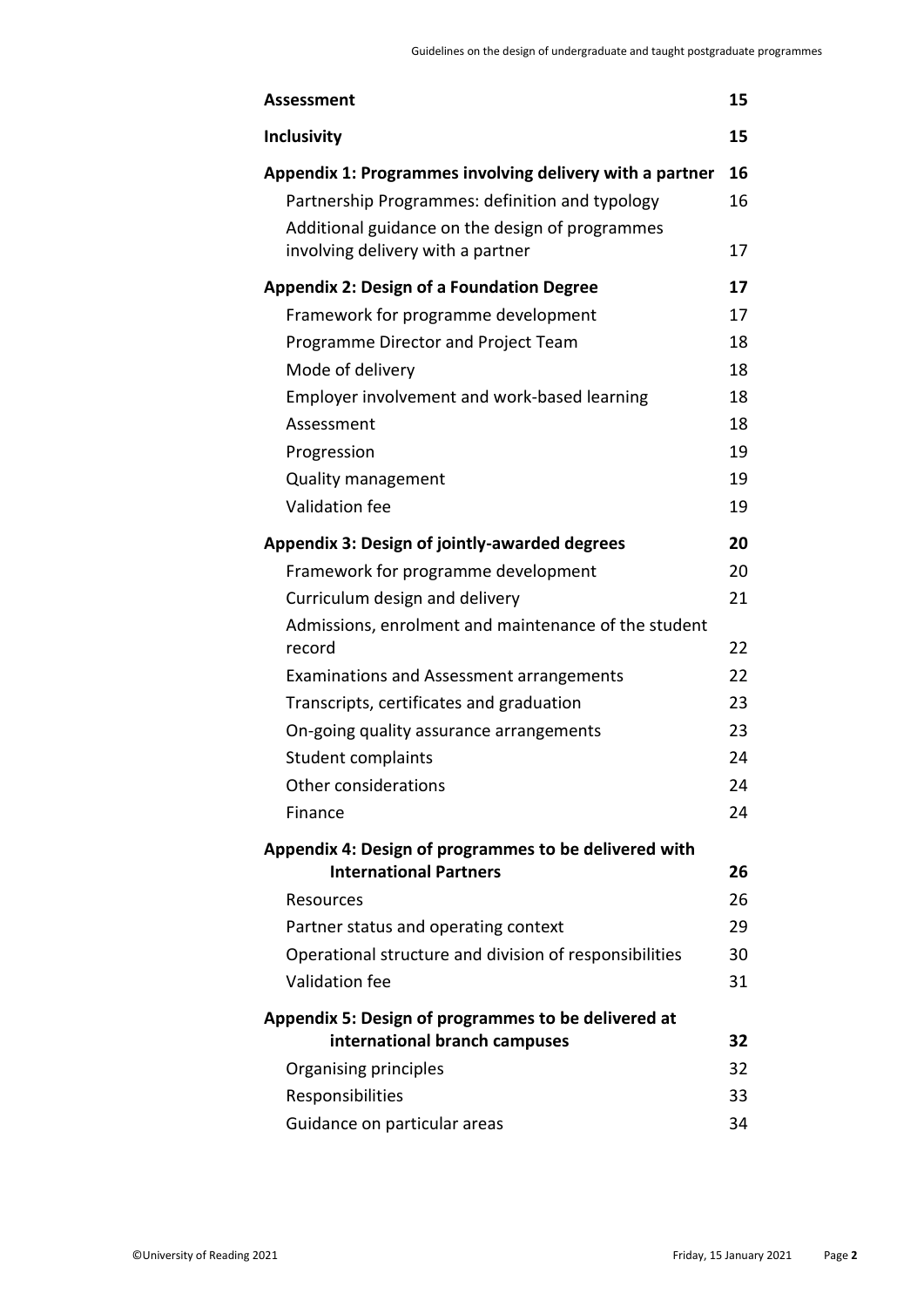# <span id="page-2-0"></span>Background

- 1. This document provides guidelines on the design of undergraduate and taught postgraduate programmes and is aligned with Chapter B1: Programme design and approval of the QAA's UK Quality Code for Higher Education.
- 2. Please contact the following members of staff with any queries:
	- the relevant Teaching and Learning Dean or School Director of Teaching and Learning;
	- Rosie Brown [\(rosemary.brown@reading.ac.uk\)](mailto:rosemary.brown@reading.ac.uk)/ Andrew Carlton [\(a.carlton@reading.ac.uk\)](mailto:a.carlton@reading.ac.uk/)/ Zoe Bourne [\(z.j.bourne@reading.ac.uk\)](mailto:z.j.bourne@reading.ac.uk) for matters relating to specific/technical programme requirements;
	- Dr Nina Brooke [\(n.m.brooke@reading.ac.uk\)](mailto:n.m.brooke@reading.ac.uk) for matters relating to the Curriculum Framework.

# <span id="page-2-1"></span>Curriculum framework

- 3. Programme design is an iterative process and Schools and Departments are continuously reviewing and enhancing modules and programmes. The Curriculum Framework outlines a set of Graduate Attributes and principles to facilitate the creative and collaborative process of curriculum design and enhancement. Each School will be expected to plan for the review of its undergraduate programmes in light of the Curriculum Framework over a 3 year period from 2016-17 to 2018-19. The framework will also be used to inform the development of any undergraduate and postgraduate programmes in new areas. The review of PGT programmes will follow and its timeline will be decided at a later date. This document, the *Guidelines on the structure of undergraduate and taught postgraduate programmes,* will be subject to review in light of the Curriculum Framework.
- 4. For further information on the Curriculum Framework, please contact Dr Nina Brooke [\(n.m.brooke@reading.ac.uk\)](mailto:n.m.brooke@reading.ac.uk). A suite of online 'toolkits' will be available on the University website in 2016-17.

# <span id="page-2-2"></span>Associated documents

- 5. These guidelines refer to associated documentation which academic staff involved in designing new programmes will find useful. Key policies and procedures (including the Strategy for Teaching and Learning and programme approval policies) can be found on the **Guide to Policies and Procedures**  for the Teaching **Contact Contact Contact Contact Contact Contact Contact Contact Contact Contact Contact Contact Contact Contact Contact Contact Contact Contact Contact Contact Contact Contact Contact Contact Contact Cont** [\(www.reading.ac.uk/cqsd/QualityAssurance/PoliciesandProcedures/cqsd-](http://www.reading.ac.uk/cqsd/QualityAssurance/PoliciesandProcedures/cqsd-PoliciesandProcedures.aspx)[PoliciesandProcedures.aspx\)](http://www.reading.ac.uk/cqsd/QualityAssurance/PoliciesandProcedures/cqsd-PoliciesandProcedures.aspx).
- 6. The *University guidelines on undergraduate programme specifications and module descriptions* have been revised for 2016-17 in light of compliance advice published by the Competition and Markets Authority (CMA) and recent changes to consumer regulation. The undergraduate programme specification template has been amended to ensure that the information it contains is clear and concise and includes only contractual information. Information which is not contractual and was previously included in the programme specification will be included in the further programme information. The programme specification will be set for a particular cohort and will not be changed for that cohort, other than under clause 10 of the Terms and Conditions of the Student Contract.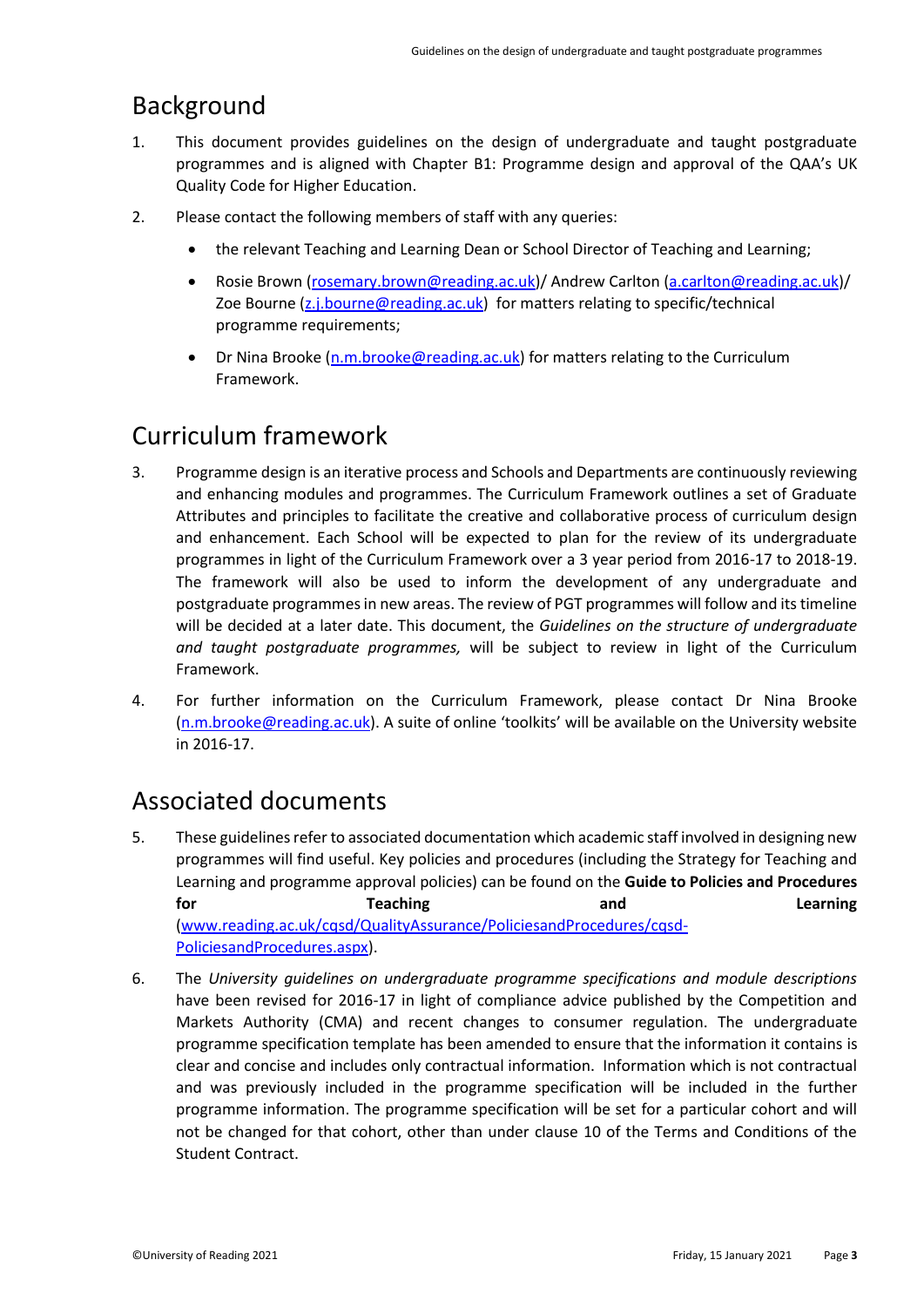### <span id="page-3-0"></span>Programme scrutiny and approval

- 7. Proposals for new programmes and changes to programmes must be scrutinised and approved in accordance with the University's Programme Lifecycle Policies.
- 8. The academic scrutiny of programmes will include consideration of a number of pedagogic issues, such as the aims, structure, description, delivery, resources, assessment, quality management and enhancement and procedures of the proposed programme. The Programme Lifecycle Policies provide a guide to the evaluation of a new programme that Scrutiny Panel members are expected to undertake and should also be considered by staff in the design of programmes.

# <span id="page-3-1"></span>University credit and qualification framework (UCQF)

- 9. All undergraduate and taught postgraduate programmes (including credit-bearing CPD) must be designed in accordance with the *University credit and qualifications framework (UCQF)*. This is the University's implementation of the *Framework for Higher Education Qualifications (FHEQ)* and associated credit guidance.
- 10. Programmes should be located at the appropriate level of the UCQF and with its intended learning outcomes meeting the applicable 'qualification descriptor'.
- 11. All taught degree programmes should comprise a set of modules, which are of a standard size and are coherently distributed across period of study. These modules are credit-weighted, with one credit being equivalent to 10 hours of student effort in relation to teaching, self-study and assessment across the academic year. In addition, each module within a programme should be located at a Level appropriate to its intended learning outcomes.
- 12. All programmes must also meet the overall minimum credits and the minimum credits at the level of award for each qualification as set out in the UCQF.
- 13. The minimal registration, normal completion and maximum registration times specified in the UCQF apply across all programmes, with effect from cohorts entering October 2013. Programmes will not be designed to either undercut the minimum registration period or exceed the maximum registration period for the type of qualification and mode of delivery, unless a specific exception has been approved.
- 14. Where the design of a programme includes a variation to the normal University policies and procedures (such as the UCQF or the [Assessment Handbook\)](http://www.reading.ac.uk/cqsd/QualityAssurance/PoliciesandProcedures/cqsd-assessmenthandbook.aspx) or external reference points, it will be expected that full details of the proposal be considered by the University Board for Teaching, Learning and Student Experience.

### <span id="page-3-2"></span>Subject benchmark statements

- 15. The Quality Assurance Agency for Higher Education (QAA) has published Subject benchmark statements for a wide range of disciplines covering the generic skills and knowledge that students studying on undergraduate programmes should attain. There are also a number of subject benchmark statements for taught postgraduate programmes.
- 16. In designing programmes, Schools must pay due regard to the relevant Statement(s), which are available at - [www.qaa.ac.uk/quality-code/subject-benchmark-statements](http://www.qaa.ac.uk/quality-code/subject-benchmark-statements)
- 17. It should be noted that for some programmes (particularly combined programmes), more than one Subject benchmark statement may be of relevance.

# <span id="page-3-3"></span>Other external reference points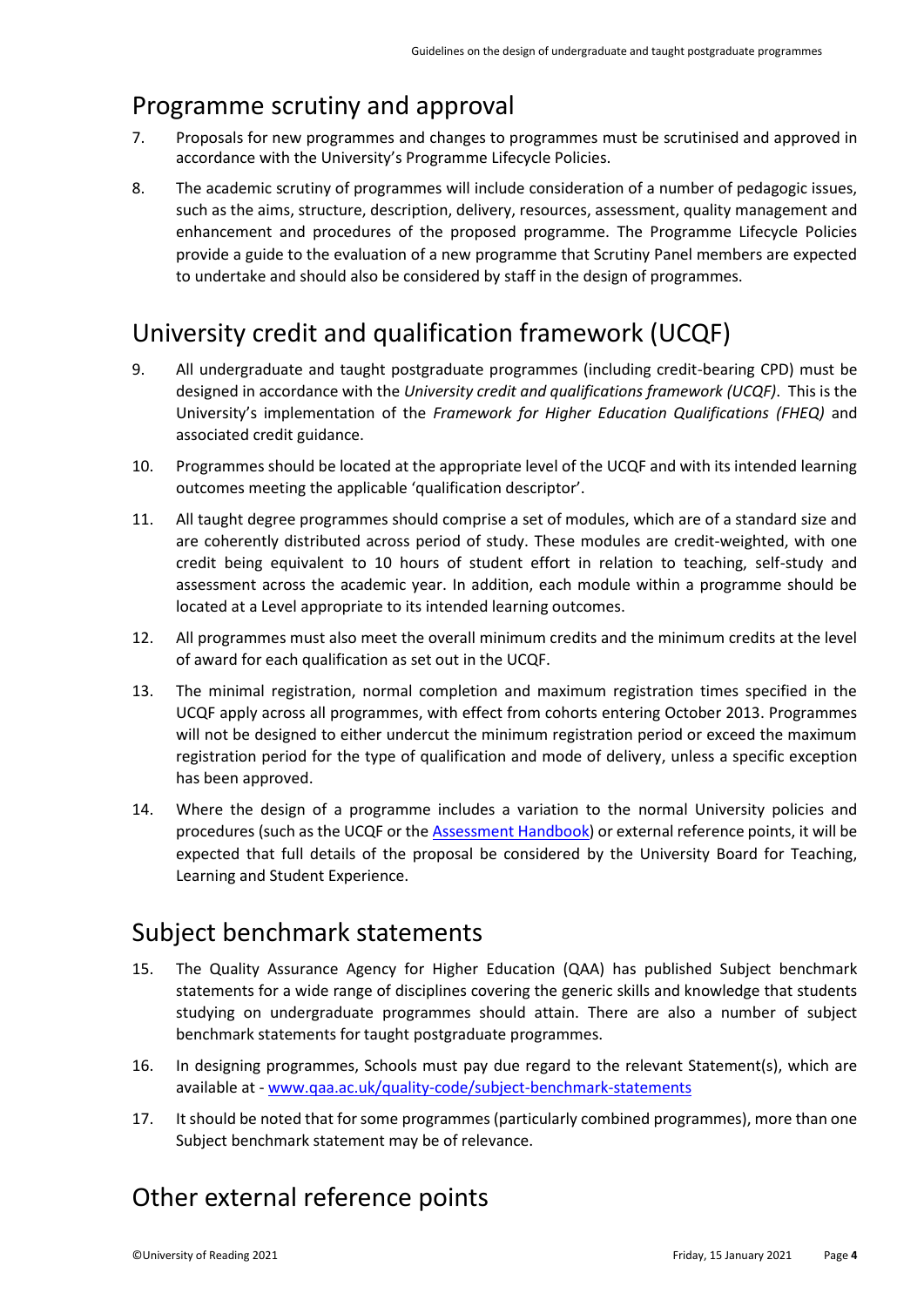18. In designing programmes, Schools must also take due account take of other external reference points, including the requirements of professional, statutory and regulatory bodies (PSRBs), employers and any relevant national legislation/national commitments to European and international processes.

### <span id="page-4-0"></span>Programme specifications and module descriptions

- 19. All undergraduate and taught postgraduate programmes are required to have an associated Programme Specification which describes the programme in detail, including its aims and learning outcomes. As noted above, the undergraduate programme specification template has been amended for 2016-17 with the consequence that the information it contains is clear and concise and includes only contractual information. The programme specification will be set for a particular cohort and will not be changed for that cohort, other than under clause 10 of the Terms and Conditions of the Student Contract.
- 20. The University produces guidelines on the development of programme specifications which can be found on the web at:
	- For undergraduate programmes [www.reading.ac.uk/web/files/qualitysupport/ugprogspec.pdf](http://www.reading.ac.uk/web/files/qualitysupport/ugprogspec.pdf)
	- For taught postgraduate programmes [www.reading.ac.uk/web/files/qualitysupport/pgprogspec.pdf](http://www.reading.ac.uk/web/files/qualitysupport/pgprogspec.pdf)
- 21. All credit-bearing modules within a programme (or any that may stand alone) are also required to have their own Module Description. Guidelines on developing these can also be found at the links above.
- 22. The University provides a web database of current programme specifications and module descriptions, which can be found at:
	- Programme Specifications [www.reading.ac.uk/progspecs/](http://www.reading.ac.uk/progspecs/)
	- Module Descriptions [www.reading.ac.uk/module/](http://www.reading.ac.uk/module/)

### <span id="page-4-1"></span>Undergraduate programmes

### <span id="page-4-2"></span>**Elements common to all undergraduate degree programmes**

- 23. Each undergraduate programme should comprise three Parts, with each Part being three terms in length. 'Parts' may equate to 'Years' of a programme, although there may be exceptions to this, for example with regard to programmes with a placement element (see below).
- 24. 'Parts' should be related primarily to 'Levels' of the UCQF. Part 1 will therefore correspond to the Level 4, Part 2 to Level 5, and Part 3 to Level 6. This should ensure that the final award is located at the correct level of the UCQF and allow coherent student progression through the programme.
- 25. Three year undergraduate degree programmes are structured around 3600 hours of notional study, with each year corresponding to 1200 hours and therefore 120 credits. The final award therefore consists of 360 credits, with not less than 100 credits at Level 6.
- 26. Programmes should be based as far as possible around six 20-credit modules per year, with 10 credit modules as necessary. Normally up to 40 credits can be assigned to a dissertation or final year project.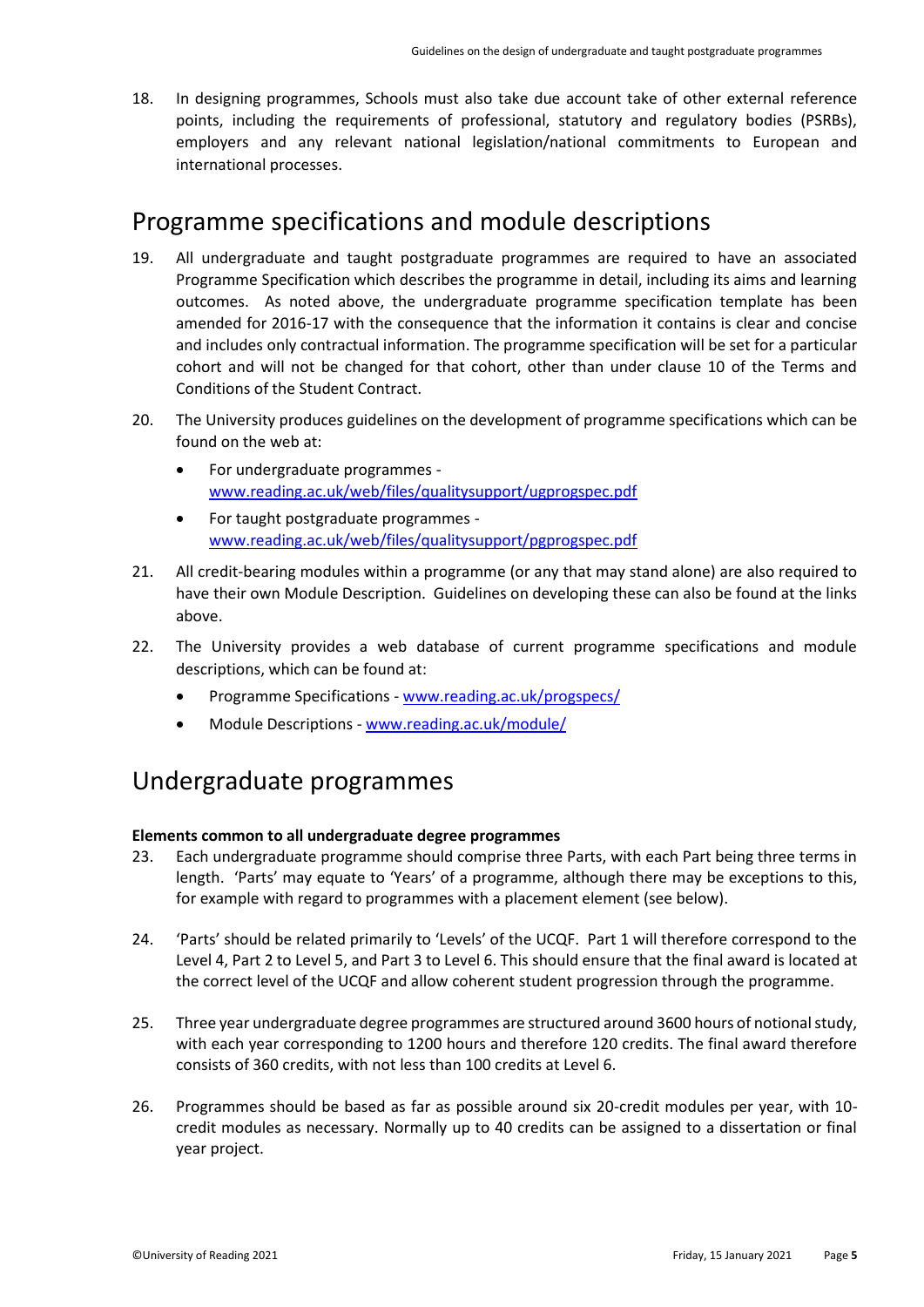- 27. Disciplines are encouraged as far as possible to structure Part 1 so that students take a minimum of compulsory credits in the Autumn Term. A more stable compulsory credit structure in the Autumn Term supports students in their transition to University.
- 28. Not all subject areas have exams in the Summer Term. For the majority that do, some have a short (two-week) teaching period at the beginning of Summer Term, some do not. Where a two-week teaching period is used, it may be used for a 10 credit module, taught intensively.
- 29. Non-finalists may have teaching after the end of exams in the summer term but there is limited time for this in the new 8-week format. Any summative assessment deadlines that are scheduled in the summer term after exams will count towards credit for the following academic year.
- 30. Programmes should incorporate into Parts 2 and 3 provision, where possible, a 20 credit element outside the main subject although this arrangement is not always appropriate for combined programmes, and is not mandatory. Courses taken within the Institution-wide Language Programme may be included in this structure.
- 31. Programme-specific progression requirements at Part 2, and Part 3 in the case of Integrated Masters programmes, will normally be permitted only in exceptional circumstances, for example, in order to meet a specific requirement of a Professional, Statutory and Regulatory Body (PSRB) accreditation. The structure of progression requirements and their rationale, and any specific progression requirements in relation to compulsory modules, must be approved by the University Programmes Board. Revisions to the list of optional modules or other module groupings specified within progression rules must be approved by the relevant School Board for Teaching and Learning; such changes must be consistent with the structure and rationale.
- 32. With regard to optional modules, students will normally only be able to take modules weighted at up to 20 credits at one level above or below the level they have reached in their programme. Any variations will require approval of the University Board for Teaching, Learning and Student Experience.
- 33. There is an already agreed exception to the above rule for IWLP courses and the introductory language modules CL1G1 Ancient Greek 1 and CL1L1 Latin 1, where students may take up to 20 credits at level 4 in a language in Part 3. Where Schools feel that there is a particular reason that this should not be permitted for a programme, approval should be sought from the University Programmes Board. The UPB should report any such decisions to the University Board for Teaching, Learning and Student Experience.
- 34. Those disciplines which have a need to cover a specified quantity of material in the main subject as a result, for example, of the requirements of a professional validating body, may need to specify a progression requirement of 60 or possibly 80 credits in the main subject for progression from Part 1 to Part 2. In single honours programmes at Part 1 students should be able to take up to 120 credits in the broad subject area. Nonetheless, students are normally permitted to take up to 60 credits outside of the broad subject area in order to facilitate progression to joint honours programmes. Whilst no more than 40 credits should normally be specified as part of subject-specific progression requirements, more than 40 credits may be specified in the subject at Part 1 in some programme areas in order to address the needs of individual disciplines.
- 35. The University is committed to maintaining a clash-free Part 1 timetable; optional modules within a programme should offer realistic and deliverable choice, and this might affect the volume and range of optional modules made available to a particular programme. Student Support Centres, Timetabling and Schools will work together on an annual basis to ensure a clash-free timetable is achieved for Part 1 modules.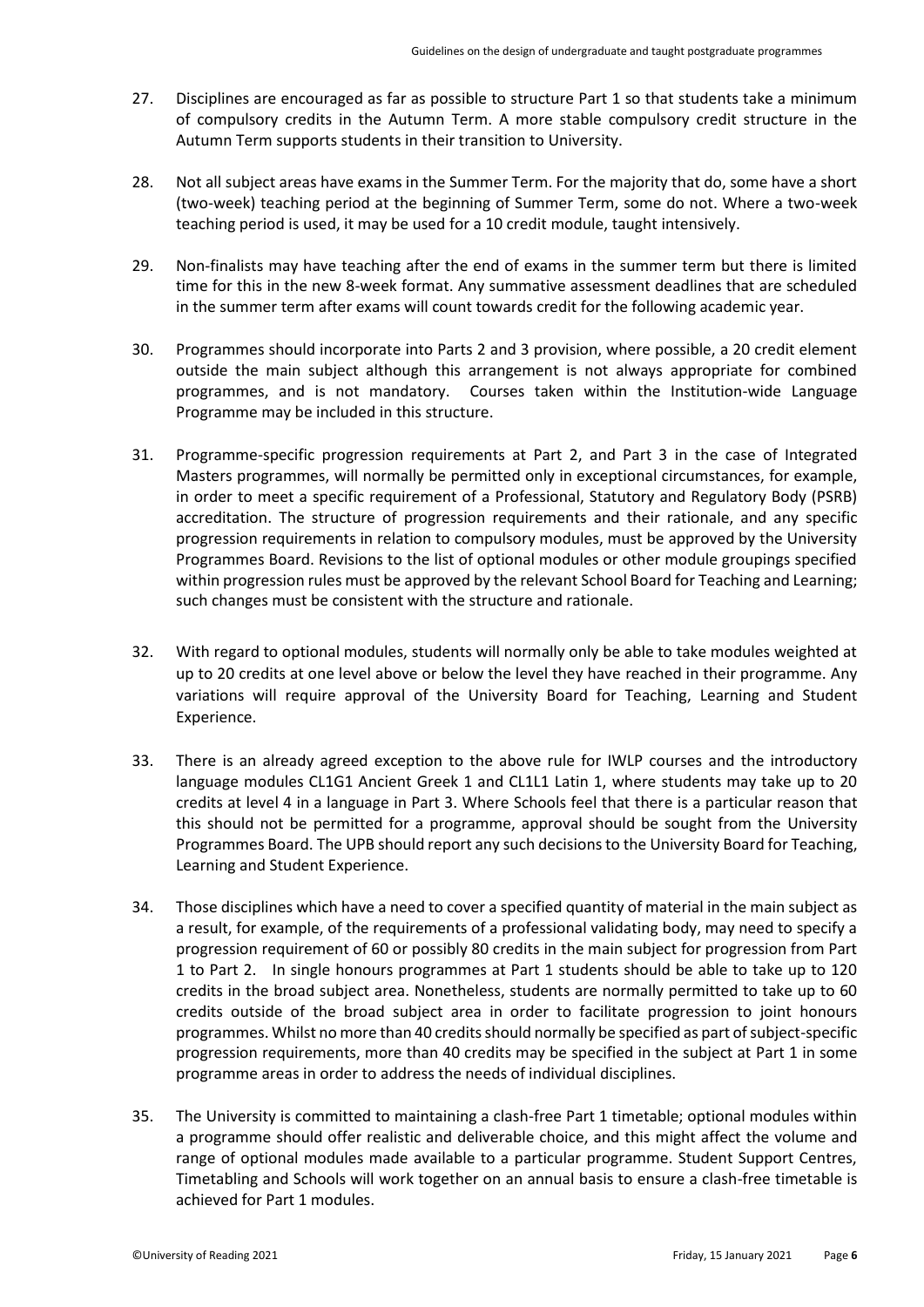36. Combined honours programmes consist of two or more subjects with some level of interdisciplinarity, allowing students to develop a range of attributes expected for University of Reading graduates. As with single honours programmes, combined honours programmes offer a coherent and consistent student experience.

Nomenclature for undergraduate programmes comprising two or more subjects

- Joint: where the programme is made up of roughly two equal and distinct halves of separate single subjects. Such programmes would be styled x and y.
- Major/minor: the two subjects are distributed 67:33 or 75:25 or between these two distributions. Such programmes would be styled x with y.
- Multi-disciplinary: where there are distinct linkages e.g. PPE (Philosophy, Politics and Ethics), or those degrees in two subjects where the subjects are largely or wholly integrated.

Placement Opportunities

- 37. All undergraduate programmes must have a placement opportunity (PO) available to students entering the programme from 2011-12 onwards, being either a work or academic placement, which might take one of three forms:
	- Micro: embedded within a module
	- Mini: constituting an entire module (mini placements will normally have a mark (i.e. not pass/fail))
	- Maxi: comprising a year (there are two types of Maxi placement those which contribute to classification (i.e. involve the award of a mark) and those which do not contribute (i.e. placement is Pass/Fail only).
- 38. Those programmes which offer a 'maxi' placement should also offer either a 'micro' or a 'mini' placement since a significant number of students may not be able to commit to a full year placement.

Opportunities for Study Abroad

39. All undergraduate programmes must be flexible enough to allow sufficient opportunities for those students wishing to study abroad. The eligibility criteria for outgoing student mobility are published on the *Guide to Policies and Procedures in Teaching and Learning.*

Cross-cutting modules with international/global themes

40. Disciplines are encouraged to include cross-cutting modules with international/global themes in programmes. In the case of programmes which are subject to professional accreditation, Schools should consult accrediting bodies on the feasibility of including such modules in their curricula.

### Attributes and skills

- 41. All undergraduate programmes at Reading provide the opportunity for students to develop, in context, a range of personal or transferable attributes and skills, including the graduate attributes articulated in the Curriculum Framework:
	- o discipline-based skills
	- o research skills
	- o personal effectiveness and self-awareness
	- o global engagement and multi-cultural awareness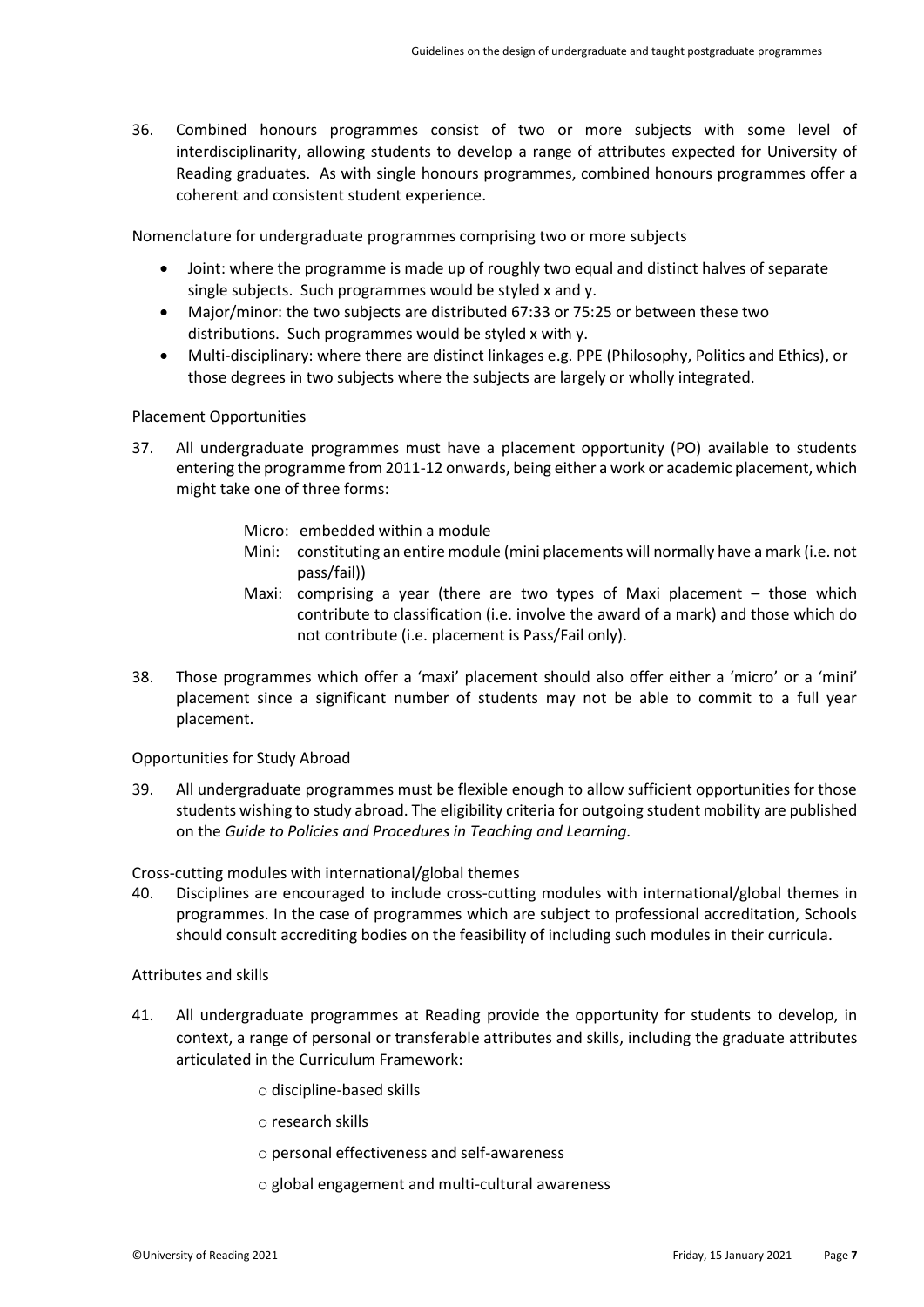- 42. Different programmes will have different profiles of attributes and skills. Programme teams should identify the wide-ranging skills the programme should seek to engender. This could include some or all of the following:
	- Generic skills (cognitive and affective)
	- Discipline specific skills
	- Professional standards required by accrediting bodies
	- Industry or employer expectations (seek advice from employers and alumni)
- 43. Numerous lists of generic skills are available. For example, [CBI Education and Skills Survey](http://www.cbi.org.uk/cbi-prod/assets/File/pdf/cbi-education-and-skills-survey2016.pdf?mc_cid=dce980549f&mc_eid=6be1e9feb5) (2016) (p49); Rich, J (2015) 'Ten soft skills' in *Employability: Degrees of Value* (p22-23), available [here.](http://www.hepi.ac.uk/2015/12/10/employability-degrees-value/)
- 44. The QAA's [Subject Benchmark Statements](http://www.qaa.ac.uk/assuring-standards-and-quality/the-quality-code/subject-benchmark-statements) outline both the discipline-specific knowledge and skills, and the generic skills needed to develop understanding or competence in a subject area. These provide a useful reference point in terms of developing a programme specific skills profile.

### Careers learning

45. Careers learning should be included in each undergraduate programme. The previous mandatory stand-alone model of five credits has been replaced by the principles which form the Employability Toolkit of the Curriculum Framework. This advocates for incremental, embedded employability learning throughout a programme, which can include credit bearing modules in one or more parts. The School/Department is responsible for delivering careers learning, and should work with the School Employability Team (SET) and Careers Consultant for the Department to ensure the appropriateness of content and delivery, and share emerging best practice. Please contact [careers@reading.ac.uk](mailto:careers@reading.ac.uk) for more information. The University's new *[Policy on Career Learning:](https://www.reading.ac.uk/web/files/qualitysupport/Career_learning_policy_2016.pdf)  [Embedding Employability](https://www.reading.ac.uk/web/files/qualitysupport/Career_learning_policy_2016.pdf)* is effective from 2017-18 onwards and will be rolled out as part of the Curriculum Framework and toolkits over a three-year period.

### <span id="page-7-0"></span>**Certificates and Diplomas of Higher Education**

46. The coherent distribution of credits across 'Parts', located at the appropriate 'Level' of the UCQF, allows students to leave the University having successfully completed Part 1 with a Certificate of Higher Education (120 credits, 100 at Level 4) or Part 2 with a Diploma of Higher Education (240 credits, 100 at Level 5) respectively, should they so wish. The Certificate of Higher Education is a generic University award – except when offered as a stand-alone award in a specific discipline whilst the Diploma of Higher Education is subject-specific.

### <span id="page-7-1"></span>**Foundation Level**

- 47. The University runs an International Foundation Programme (IFP) and a number of Programmes 'with Foundation Year' or 'with International Foundation Year'. The IFP and Foundation Year (also referred to as Year/Part 0) are placed at a Foundation Level within the UCQF. Further details relating to the International Foundation Programme are provided in the relevant programme specifications, which are available at: [www.reading.ac.uk/progspecs/prog-index.asp.](http://www.reading.ac.uk/progspecs/prog-index.asp) Further details about Programmes 'with Foundation Year' are provided in the Protocols for Programmes Comprising a [Foundation Year,](http://www.reading.ac.uk/web/files/qualitysupport/Protocols_for_Programmes_Comprising_a_Foundation_Year.pdf) which include the shared modular structure for the University's Foundation Year provision, and in the relevant programme specifications.
- 48. The requirements for threshold performance at Part 0 are specified in Section 15: Progression of the Assessment Handbook. In addition, in order to progress from Part 0 to Part 1 of an Ordinary Degree, Bachelor's or Integrated Masters programme, a student must fulfil any programme-specific requirements which are stipulated in the relevant programme specification and further programme information.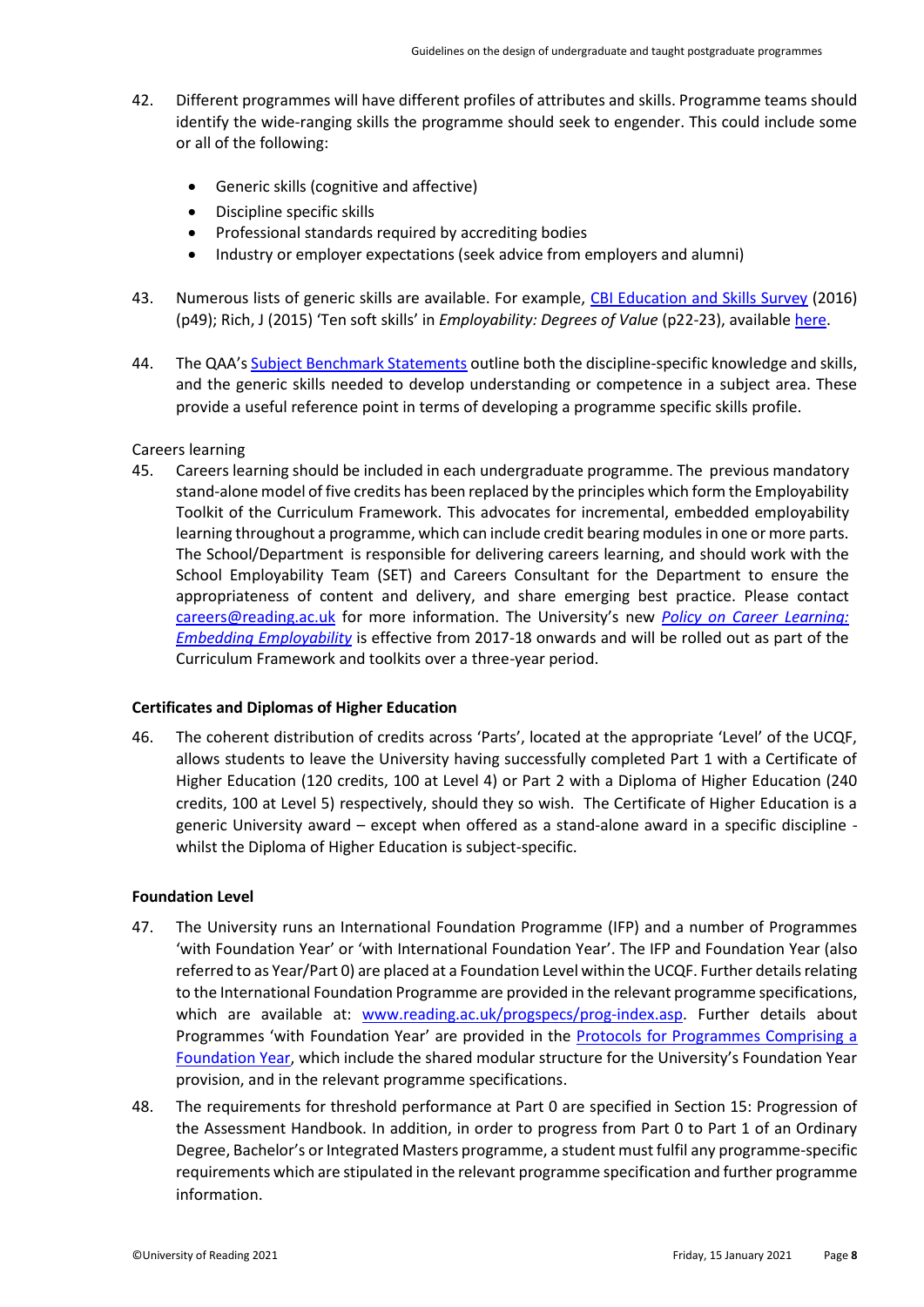49. Programme-specific progression requirements at Part 0 must conform to one of four options which, as formulated here, all incorporate the Threshold standard:

Option 1:

- an overall average of at least 40% over all credit modules taken in Part 0;
- no more than 40 credits of these modules with a mark below 35%; and
- at least 40% in the Academic Skills module and any specified 20 credit subject specific skills module.

### Option 2:

- at least 55% in each of two 40 credit modules, including any specified modules;
- an average of at least 40% in the remaining two modules;
- at least 40% in the Academic Skills module; and
- no module mark below 35%.

### Option 3:

- an overall average of at least 60% over all credit modules taken in Part 0;
- at least 60% in two 40 credit modules, including any specified modules;
- no module mark below 40% in the remaining two modules.

### Option 4:

- an overall average of at least 60% over all credit modules taken in Part 0;
- at least 70% in one 40 credit module, as specified;
- at least 60% in a second 40 credit module, including any specified module;
- no module mark below 40% in the remaining two modules.

### <span id="page-8-0"></span>**Foundation degrees**

- 50. Foundation Degrees are located at Level 5 in the UCQF, have a duration of 2 years for full time students or equivalent for part time, and comprise a total 240 credits, with not less than 100 credits at Level 5. The principles used in relation to the design of the University's undergraduate degrees should be followed in relation to the design of a Foundation Degree, as far as they are applicable. Additional guidance on designing Foundation Degrees is included in Appendix 2.
- 51. Foundation Degrees are designed to integrate academic and work-based learning, and to equip learners with knowledge, understanding and skills relevant to their employment. They should also prepare learners for further study and a progression route onto an appropriate Honours Degree should be defined.
- 52. By their nature as Degrees, Foundation Degrees must be validated by a degree-awarding body. They are usually, however, delivered by one or more Further Education Colleges with whom the degreeawarding body works in partnership.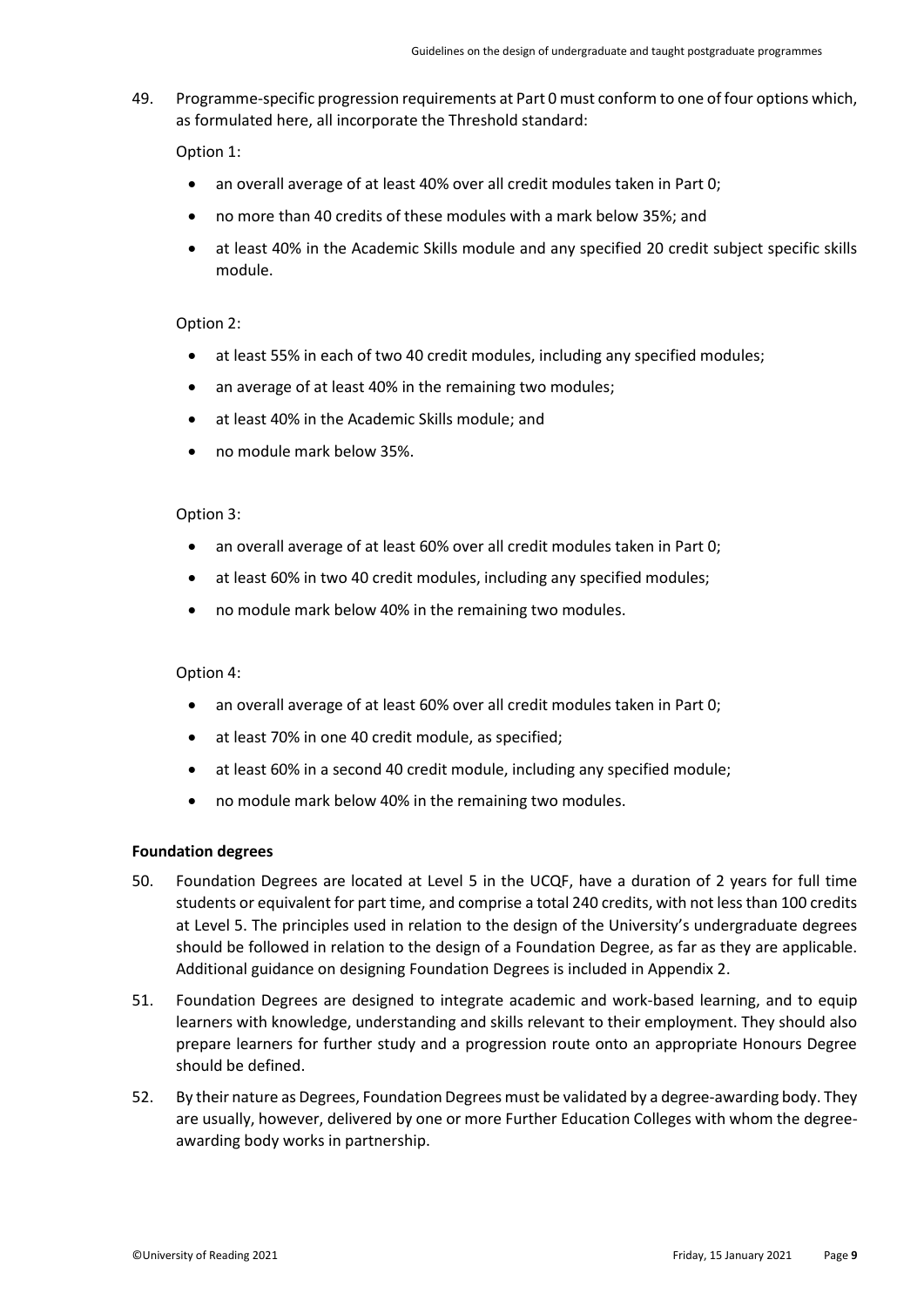53. A Foundation Degree should be developed by the University in partnership with the Further Education College(s) that will be delivering it, employers, professional bodies and Sector Skills Councils, to ensure that the programme is relevant to the workplace.

### <span id="page-9-0"></span>**Four year undergraduate programmes**

*N.B. Integrated Masters programmes are dealt with separately below, although those designing Integrated Masters degrees with placement elements should also pay attention to this section.*

- 54. Some programmes do not fall in to the University's most common 360 credit/3 year undergraduate degree or the 480 credit/4 year Integrated Masters degree models and should be designed taking into account the principles set out below. These programmes are:
	- Those with a year-abroad language placement;
	- Those with a sandwich placement comprising practical or industrial experience (including those five-year Integrated Masters programmes with a sandwich placement);
	- Four year programmes involving single or joint honours Art.
- 55. Students taking placements of any kind, whether language, industrial/business or teaching, should receive recognition for this element of their programme and must be informed in advance of their departure of the assessment method to be used.
- 56. The most sensible way of providing such recognition is to credit-weight placement elements at 120 credits for a full placement year. The University is however mindful that students should not be able to 'cash-in' their credits at the end of the third year of a four-year programme and achieve an Honours degree and therefore:
	- all four-year undergraduate degree programmes will carry a total credit-weighting of 480 credits, with each year being worth 120 credits (consequently, Integrated Masters degrees with a placement element are five years in length and should have a total weighting of 600 credits);
	- all such degrees will normally have years 2 and 3 at Level 5 and year 4 at Level 6, with years 2 and 3 contributing 33% of the final assessment, and year 4 contributing 67%;
	- placement years will normally be placed and assessed at the Level 5 of the UCQF, so ensuring that students will not have enough credit at Level 6 after three years to achieve an Honours degree;
	- the delivery and assessment of credits during the Year Abroad will normally be undertaken by the host institution. Where Schools believe that they have a pedagogic case to the contrary which merits consideration as an exception to this rule, they should seek approval via the University Programmes Board, following consultation with the relevant Teaching and Learning Dean;
	- it will be possible for the assessment to be on a pass/fail basis only and thus not to contribute to the final assessment. Otherwise, the total contribution of all the Level 5 modules should not normally exceed 33%.
- 57. For cohorts entering from 2015-16 onwards and undertaking the language Year Abroad in the School of Modern Languages and European Studies, all Year Abroad credits will be at level 5. The Year Abroad will not include a dissertation element and all assessment will take place before students enter Year 4. Students will progress to the Year Abroad on the basis of their results in the modules studied in Year 2 and the following progression rules apply to the Year Abroad: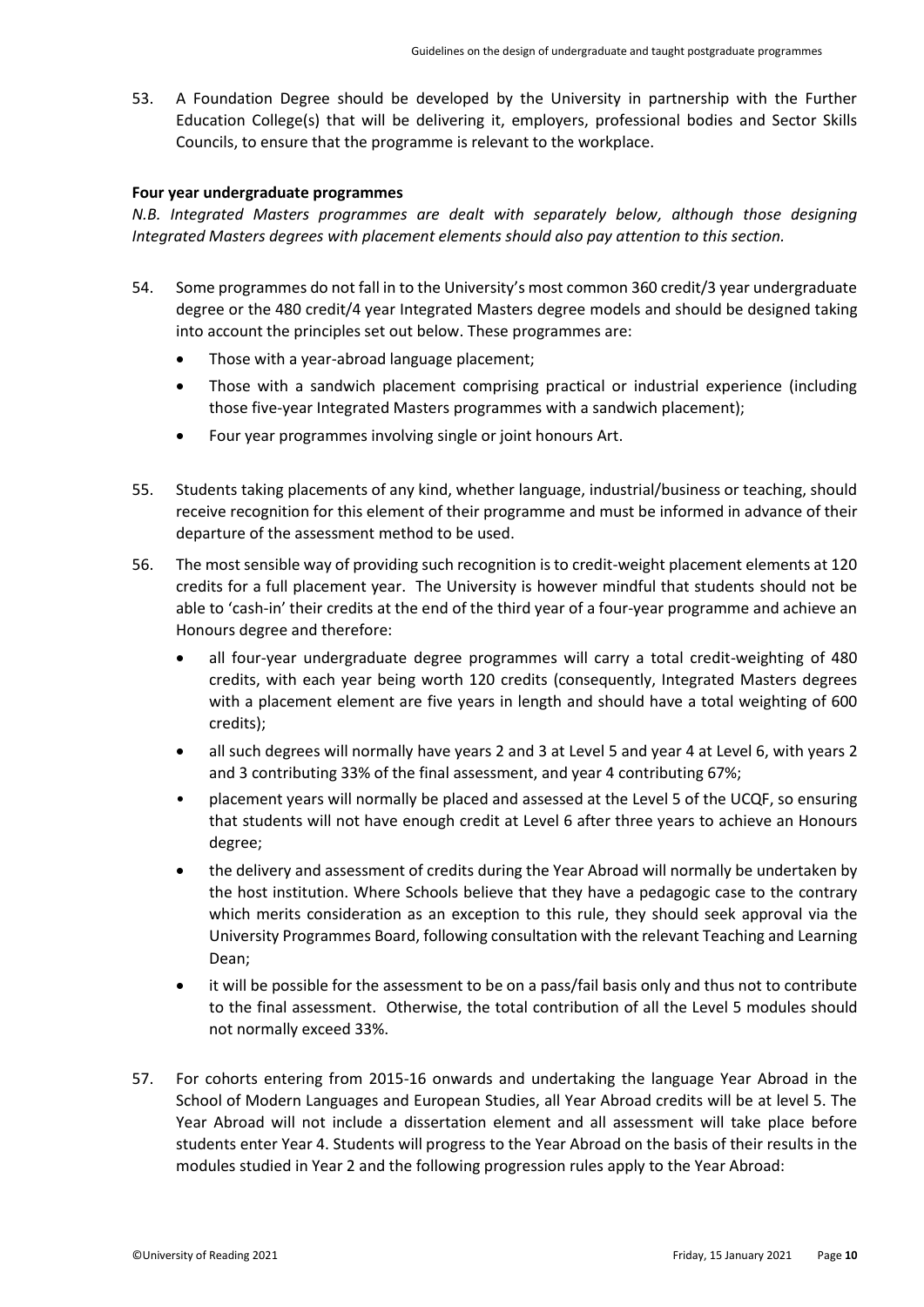- (i) obtain a weighted average of 40% over the 120 Year Abroad credits; and
- (ii) obtain a mark of at least 40% in Year Abroad modules amounting to at least 80 credits; and
- (iii) obtain marks of at least 30% in Year Abroad modules amounting to at least 120 credits.

Classification for four year programmes with a year abroad (MFL) is as follows:

- Part 2: one-sixth
- Year abroad: one-sixth
- Part 3: two-thirds

The above applies to all Modern Languages programmes, including joints. There is no contribution to the Year Abroad from non-language joint departments.

### <span id="page-10-0"></span>**Part-time Degree programmes**

- 58. Students for part-time Bachelor's degrees must take the compulsory and optional modules required for their degree programme, the following minimum number of credits being required at the levels indicated:
	- Level 4 100 credits minimum
	- Level 5 100 credits minimum
	- Level 6 100 credits minimum

Part 1

- 59. Part 1 involves studying modules totalling at least 100 credits and no more than 120 Level 4 credits. Students must take at Level 4 those modules required for progression to one or more degree subjects, but may take individual modules from any available programme to make up the necessary minimum total of 100 credits at Level 4.
- 60. To proceed from Part 1 students will be considered to have achieved a threshold performance if they have achieved an overall average of at least 40% across 120 credits and achieve a mark of at least 30% in individual modules amounting to not less than 100 credits taken at Part 1. In addition a student must fulfil any programme-specific requirements which are stipulated in the relevant programme specification.
- 61. Students who do not qualify to proceed from Part 1 at the first attempt may re-sit the required modules in a re-examination held in September.

### Parts 2 and 3

- 62. For Parts 2 and 3 students should take the remainder of the modules which will enable them to meet the requirements of the designated award.
- 63. Students must complete at least 100 credits at Level 5 before they can proceed to study any Level 6 modules.
- 64. To proceed from Part 2 students will be considered to have achieved a threshold performance if they have achieved an overall average of 40% across 120 credits and achieve marks of at least 40% in individual modules amounting to not less than 80 credits and marks of at least 30% in individual modules amounting to not less than 120 credits. For cohorts entering Part 2 from 2015-16 onwards, a mark below 30% may be condoned in no more than 20 credits of modules owned by the Department of Mathematics and Statistics. In addition a student must fulfil any programme-specific requirements which are stipulated in the relevant programme specification.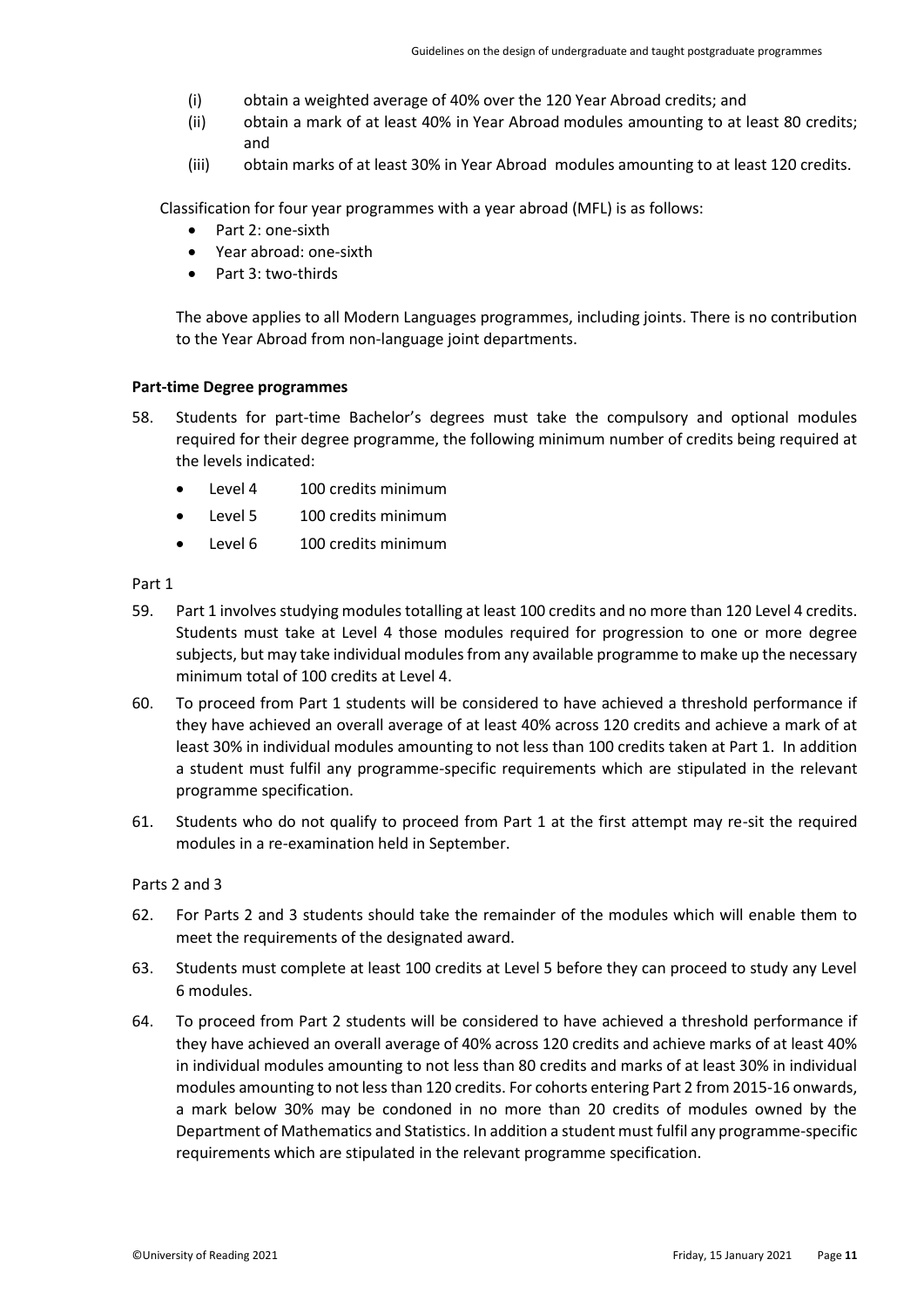### <span id="page-11-0"></span>**Graduate Certificates and Diplomas**

- 65. Graduate Certificates (60 credits at Level 6) and Graduate Diplomas (120 credits with 100 at Level 6) are programmes which could be used in a wide range of circumstances, including:
	- A 'top up' to shorter qualifications such as the Diploma of Higher Education or Foundation Degree – which may or may not lead to a Bachelor's degree with Honours.
	- A stand-alone course for professionals with or without Level 6 qualifications.
	- An 'access course' for those seeking entry to a post-graduate programme who do not have sufficient or recent experience of higher education study to warrant direct entry.

### <span id="page-11-1"></span>Integrated Masters programmes

- 66. Integrated Masters' awards are delivered through a programme that combines study at the level of a Bachelor's degree with honours study at Master's level.
- 67. Four-year Integrated Masters' degree programmes (such as MChem, MMath and MPharm) should follow a very similar structure to other undergraduate programmes, with each year corresponding to 120 credits (and therefore 480 credits in total across the four years). Part 4 will be placed at Level 7, and students should take a minimum of 120 credits at Level 7.
- 68. The following requirements apply:
	- Any variation to programme-specific progression rules at Part 1 on Integrated Masters programmes must be approved by the University Programmes Board. Integrated Masters programmes normally require students to achieve an overall weighted average of 50% for progression from Part 2 to Part 3. Any variation on the requirement to achieve an overall weighted average of 50% must be approved by the University Programmes Board. A requirement to achieve an overall average greater than 50% would normally only be permitted where stipulated by an accrediting body.
	- Integrated Masters programmes require students to achieve an overall weighted average of 40% for progression from Part 3 to Part 4. Any requirement to achieve a higher overall weighted average, such as a higher overall average or module-specific criteria, will normally be permitted only in exceptional circumstances, for example in order to meet the specific requirements of a PSRB accreditation, and must be approved by the University Programmes Board;
	- All Integrated Masters programmes must have an established 'exit route' at Part 3, either through the award of the equivalent Bachelor's degree (where the syllabuses are aligned), or through the award of a specific 'exit' degree. The Bachelor's degree award should be based on the student's marks for Parts 2 and 3 only.
	- Integrated Masters students who re-sit at Part 2 or Part 3 have their marks capped for classification purposes in accordance with University regulations. From 2016-17 onwards, students who are re-assessed in the Final Part of an Integrated Master's degree shall be eligible only for a classification of Third Class.
- 69. Integrated Masters' degree programmes should be designed in accordance with the conventions for all undergraduate degree programmes in relation to: nomenclature, placement opportunities, opportunities for study abroad, cross-cutting modules with international/global themes, transferable skills and careers learning.
- 70. For Integrated Masters lasting 5 years, including a placement element, please also refer to the relevant paragraphs above.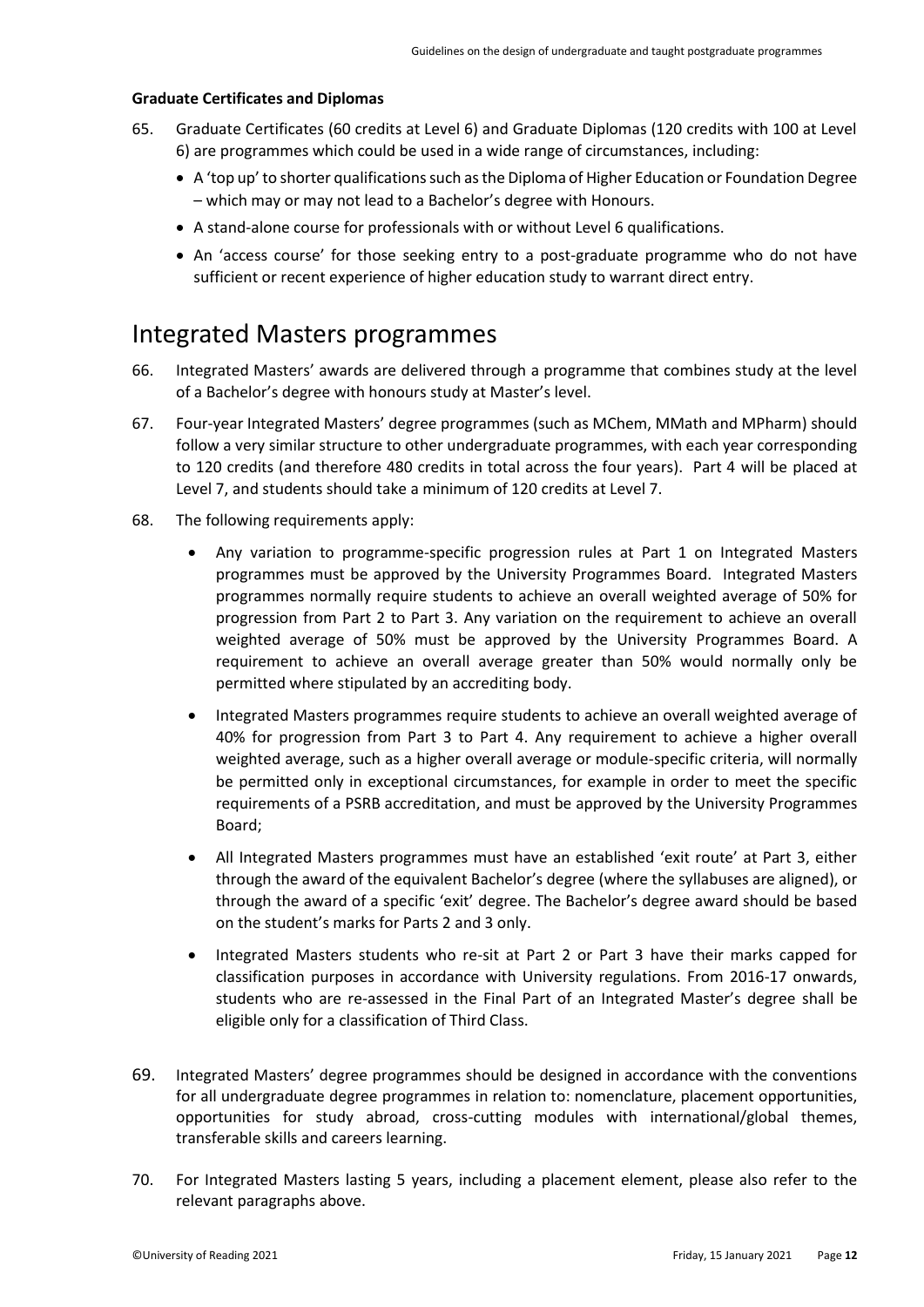# <span id="page-12-0"></span>Postgraduate programmes

71. In March 2010 QAA published *Master's Degree Characteristics* [\(www.qaa.ac.uk/docs/qaa/quality](http://www.qaa.ac.uk/docs/qaa/quality-code/master)[code/master's-degree-characteristics-statement.pdf\)](http://www.qaa.ac.uk/docs/qaa/quality-code/master) *,* to define the purpose; content; structure; delivery; volume of learning and credit; teaching, learning and assessment and naming of awards. The following guidelines reflect the University's alignment with the *Master's Degree Characteristics*.

### <span id="page-12-1"></span>**Elements common to all postgraduate programmes**

- 72. Postgraduate programmes (Masters, Postgraduate Diploma and Postgraduate Certificate) should be located at the Level 7. The programme curriculum and the assessments must allow all students the opportunity to achieve and demonstrate achievement of the outcomes. In addition, each module within a programme should be located at a Level appropriate to its intended learning outcomes.
- 73. Programmes should be structured in multiples of 10 credits, so that there is harmonisation with the undergraduate structure.
- 74. Modules may run for one or more terms, with the proviso that 10 credit modules will normally be concentrated in one term, whilst modules of 20 credits and above may run over a single term or a number of terms. Unlike undergraduate modules, the whole of the Summer Term is available to be used.
- 75. Up to 20 credits in a particular programme may be set aside for modules in the Institution-wide Language Programme or for modules in Beginners Greek and Beginners Latin, if there is a good academic reason for doing so. Such modules should be placed at Level 4.

### <span id="page-12-2"></span>**Postgraduate Masters programmes**

- 76. Masters programmes should consist of a minimum of 180 credits, with a minimum of 150 credits at Level 7<sup>1</sup>.
- 77. Guidelines issued by Research Councils and/or professional associations should be followed, and External Examiners should be consulted. Programmes seeking or expecting approval from Research Councils and/or professional associations should normally be entirely at Level 7 unless assured by such bodies that the inclusion of undergraduate modules is permitted (Schools should also take note of the wishes and requirements of employers with regard to the balance of Level 6 and Level 7 credits within a programme).
- 78. For cohorts entering before 2013, there is no prescription on the length of programmes so long as the Level 7 learning outcomes of the programme can be delivered during the programme. However, for full-time 180 credit programmes, 12 months will be seen as the normal length.
- 79. Where Schools wish to offer a new programme which does not fit with the '12 month' model, it will also be a requirement that a good academic case be made as part of the proposal to be considered by the Scrutiny Panel for the new programme.
- 80. For cohorts entering from September 2013 onwards, programmes must comply with the minimal registration, normal completion and maximum registration times specified in the UCQF.
- 81. Most Taught Masters will include a significant research component in the form of a dissertation or research project.

 $1$  Applicable from 2010-11, programmes which start before this require a minimum of 120 credits at Level 7.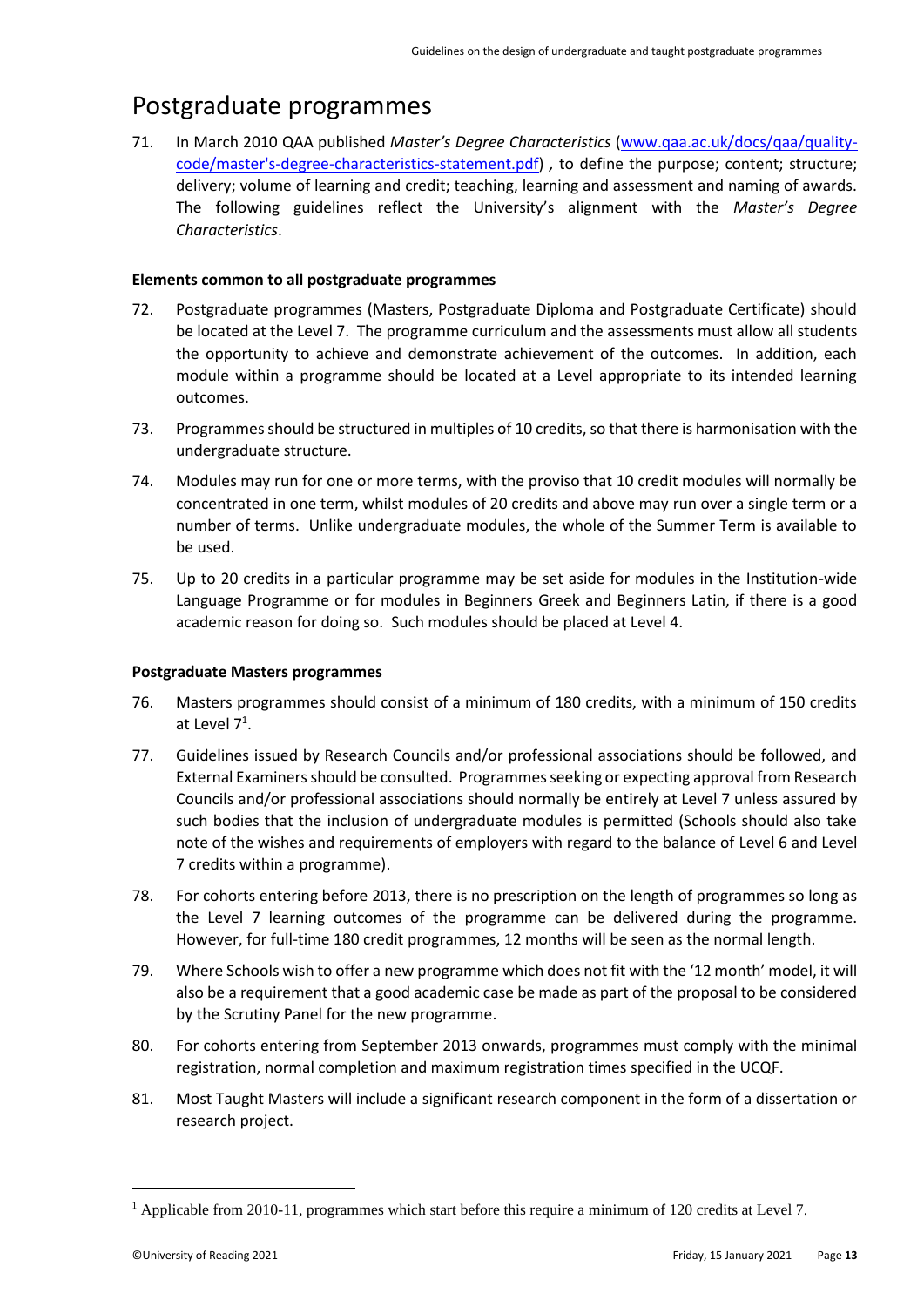- 82. Schools have flexibility with regard to the credit balance between the taught modules and the dissertation within programmes, and therefore the credit-weighting of dissertations is not prescribed. It is likely however that the dissertation will have a considerable weighting often representing 1/3 of the credits of the programme.
- 83. There may be some cases, depending on the specific learning outcomes of the programme, where a dissertation element is not part of a programme. In such circumstances, Schools must ensure that level 7 learning outcomes are achievable and met, and should make an academic case for not including a dissertation. Again, Schools must pay regard to Research Council requirements with regard to the inclusion of a dissertation element in particular programmes.

### <span id="page-13-0"></span>**Postgraduate Certificates and Diplomas**

- 84. Postgraduate Certificates and Diplomas are awards at level 7 consisting of at least 60 credits (40 credits at Level 7) and 120 credits (90 at Level 7) respectively. Schools may design programmes exceeding this minimum credit total if academically necessarily. For cohorts entering before 2013, programme length is not prescribed but should be proportionate to the amount and mode of study. For cohorts entering from September 2013 onwards, programmes must comply with the minimal registration, normal completion and maximum registration times specified in the UCQF.
- 85. They may be standalone qualifications or formal exit points within a taught Masters programme. Students undertaking a Master's programme who successfully pass modules with the number of credits totalling that required for a Postgraduate Diploma or a Postgraduate Certificate may, if they so wish, leave the University with such a qualification – subject to any programme specific requirements.
- 86. Such Postgraduate Certificate and Postgraduate Diploma programmes must however allow students to meet the learning outcomes of the Level 7 of the UCQF.

### <span id="page-13-1"></span>**Nomenclature for Part-time programmes**

87. Part-time taught postgraduate programmes which last for 24 months should be designated as **'parttime'**, whilst those which last up to 63 months should be designated as **'flexible'**.

### <span id="page-13-2"></span>Awards not listed in the UCQF

- 88. All programmes resulting in a University award should normally be designed to fulfil the requirements of the qualifications listed in the UCQF.
- 89. Credit-bearing individual or combinations of modules which are offered to students but do not meet the requirements of any of the qualifications listed in the UCQF can result in an award of University credit represented by a 'Certificate of credit'. In these circumstances a programme specification is not required but module descriptions should be in place and appropriately approved.
- 90. Should it be intended that individual modules be able to act as 'building blocks' towards a qualification listed in the UCQF then this needs to be captured in the programme specification of an existing programme (if appropriate), or a new, specifically designed, programme specification will need to be created and approved in accordance with normal procedures.
- 91. In all cases where a programme is created leading to an award which is not listed in the UCQF, the following should be adhered to:
	- a) No award can be made for study of less than 30 credits;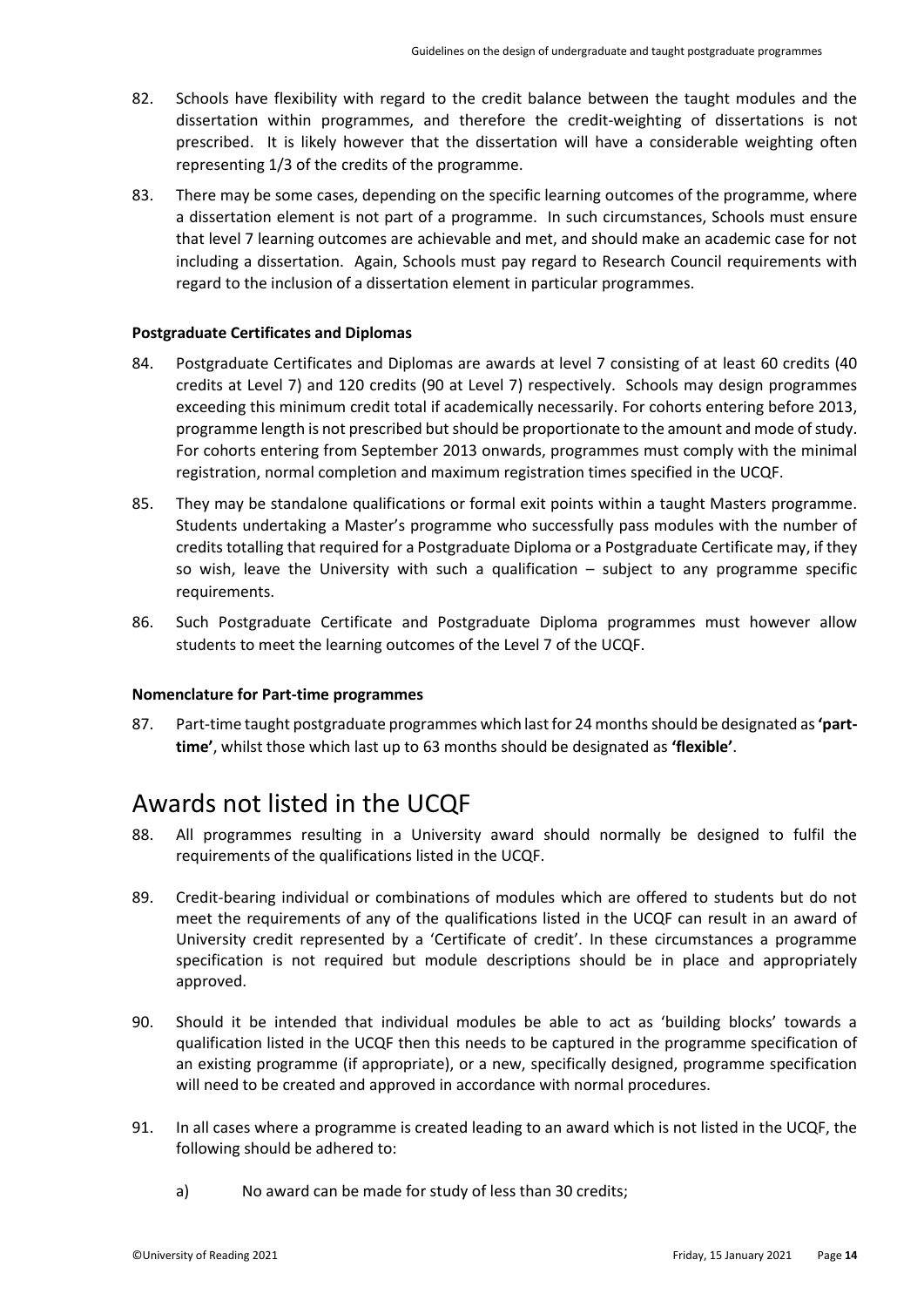- b) Caution should be taken in the use of qualification titles that have commonly accepted meanings in the higher education sector such as 'certificate' or 'diploma'. When these are used they should always be qualified, normally with the word 'Professional' i.e. 'Professional Certificate' although other qualifiers are acceptable if required or preferred by an external professional body;
- c) Where there are two related awards 'Certificate' should be used in relation to the lesser of the two awards and 'Diploma' in relation to the higher;
- d) A separate programme specification should be in place.

### <span id="page-14-0"></span>Assessment

92. Assessment for all undergraduate and taught postgraduate programmes should comply with the University's [Assessment Handbook](http://www.reading.ac.uk/cqsd/QualityAssurance/PoliciesandProcedures/cqsd-assessmenthandbook.aspx)

### <span id="page-14-1"></span>**Inclusivity**

- 93. The design of all University programmes (including those delivered at Reading and at partner institutions) must include an assessment of the extent to which the programme is inclusive of all students and take proactive and anticipatory account of the varied student body, in light of the Equality Act 2010<sup>2</sup>.
- 94. Schools should be able to demonstrate that they have:
	- recognised the diversity of students, including considering ethnicity, gender, age, disability, sexual orientation, religion and belief, socio-economic background, and previous educational experience;
	- taken deliberate steps to design the curriculum to maximize engagement from all students and ensure that all can fully participate in learning activities;
	- ensured that all students can demonstrate their knowledge and strengths at assessment, regardless of their background;
	- considered the legal requirement to make reasonable adjustments to teaching, learning and assessment so that no students are disadvantaged and pay attention to the accessibility of the physical learning and teaching environment.
- 95. The *Guide to Inclusive Practice in Teaching and Learning, Assessment and Admissions* is available at [www.reading.ac.uk/web/FILES/disability/Guide-to-Inclusive-Practice-in-Teaching-and-](http://www.reading.ac.uk/web/FILES/disability/Guide-to-Inclusive-Practice-in-Teaching-and-Learning.pdf)[Learning.pdf](http://www.reading.ac.uk/web/FILES/disability/Guide-to-Inclusive-Practice-in-Teaching-and-Learning.pdf) and additional guidance and support is available from the Disability Advisory Service: [www.reading.ac.uk/disability/.](http://www.reading.ac.uk/disability/)
- 96. The University has also published *Students with Disabilities: Key Principles for Staff, Students and Applicants* [\(www.reading.ac.uk/web/FILES/qualitysupport/Studentswithdisabilities.pdf\)](http://www.reading.ac.uk/web/FILES/qualitysupport/Studentswithdisabilities.pdf) which provides a statement of the principles which inform the University's approach in this area, together with an overview of, and links to, associated policies and central support.

 $2$  [www.legislation.gov.uk/ukpga/2010/15/contents](http://www.legislation.gov.uk/ukpga/2010/15/contents)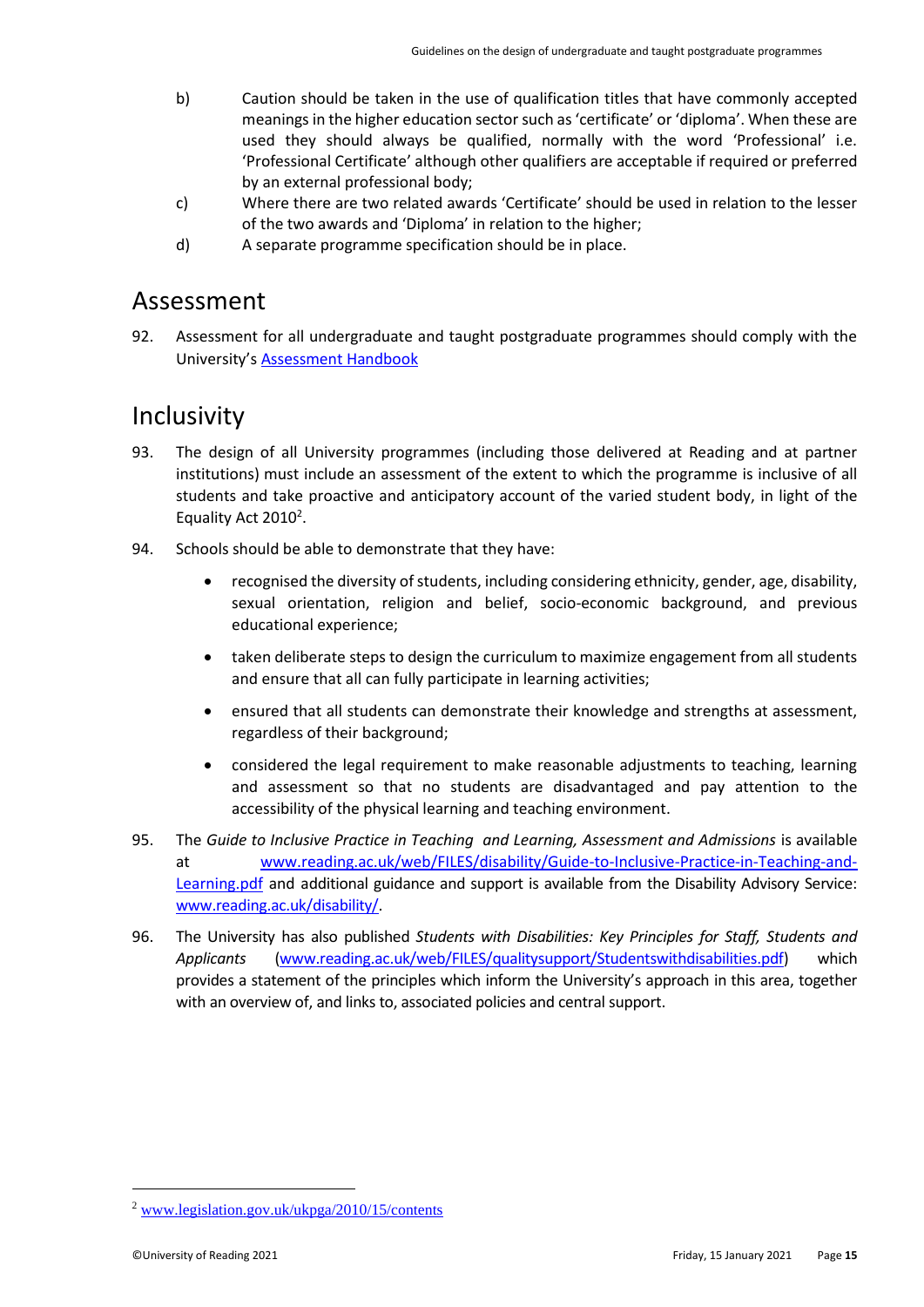# <span id="page-15-0"></span>Appendix 1: Programmes involving delivery with a partner

- 97. The University wishes to support the development of programmes involving delivery with other institutions within the UK and overseas, which are purposeful, strategic and aligned with the University's Strategy and other relevant sub-strategies.
- 98. Programmes involving delivery with a partner should:
	- a. be equivalent in quality and standards to comparable awards delivered solely by the University;
	- b. be comparable in student learning, support and experiences to those programmes based at the University;
	- c. except where the subject matter of the course is a language, normally have English as the primary language of instruction and assessment. All modules which contribute to the final stage of an award of the University should normally be taught and assessed in English; and
	- d. be compliant with internal and national (UK or EU) legislative requirements.
- 99. Schools should ensure, in so far as is applicable, that programmes involving delivery with a partner are designed in accordance with the guidelines provided in this document and external reference points, including any relevant subject benchmark statements, national frameworks for higher education qualifications and, where appropriate, the requirements of professional, statutory and regulatory bodies (PSRBs), employers and any relevant national legislation/national commitments to European and international processes.
- 100. Such programmes will normally lead directly to an award of the University and be delivered in part or in whole through an arrangement with a Partner Institution.
- 101. Where the programme involves an overseas partner, the International Partnerships Team (IPT) should be contacted at an early stage of the development process [\(partnerships@reading.ac.uk\)](mailto:partnerships@reading.ac.uk). The IPT will maintain an overview of all international partnership activity at the University and may assist with development of key documentation such as the Memorandum of Understanding, Programme Documents and the Business Proposal.

### <span id="page-15-1"></span>**Partnership Programmes: definition and typology**

102. The University defines partnership programmes as:

"Any programme directly leading to an award of the University which is delivered in part or in whole through an arrangement with a partner organisation"

In this context "delivered" includes any combination of one or more of the following activities: admissions decisions, teaching, programme design, preparation of learning materials, and assessment.

103. The University is responsible for the overall quality of any qualification it awards. The University's typology can be found in Section 11c here:

[www.reading.ac.uk/cqsd/QualityAssurance/PoliciesandProcedures/cqsd-](http://www.reading.ac.uk/cqsd/QualityAssurance/PoliciesandProcedures/cqsd-PoliciesandProcedures.aspx)[PoliciesandProcedures.aspx](http://www.reading.ac.uk/cqsd/QualityAssurance/PoliciesandProcedures/cqsd-PoliciesandProcedures.aspx)

### **Fee Reductions**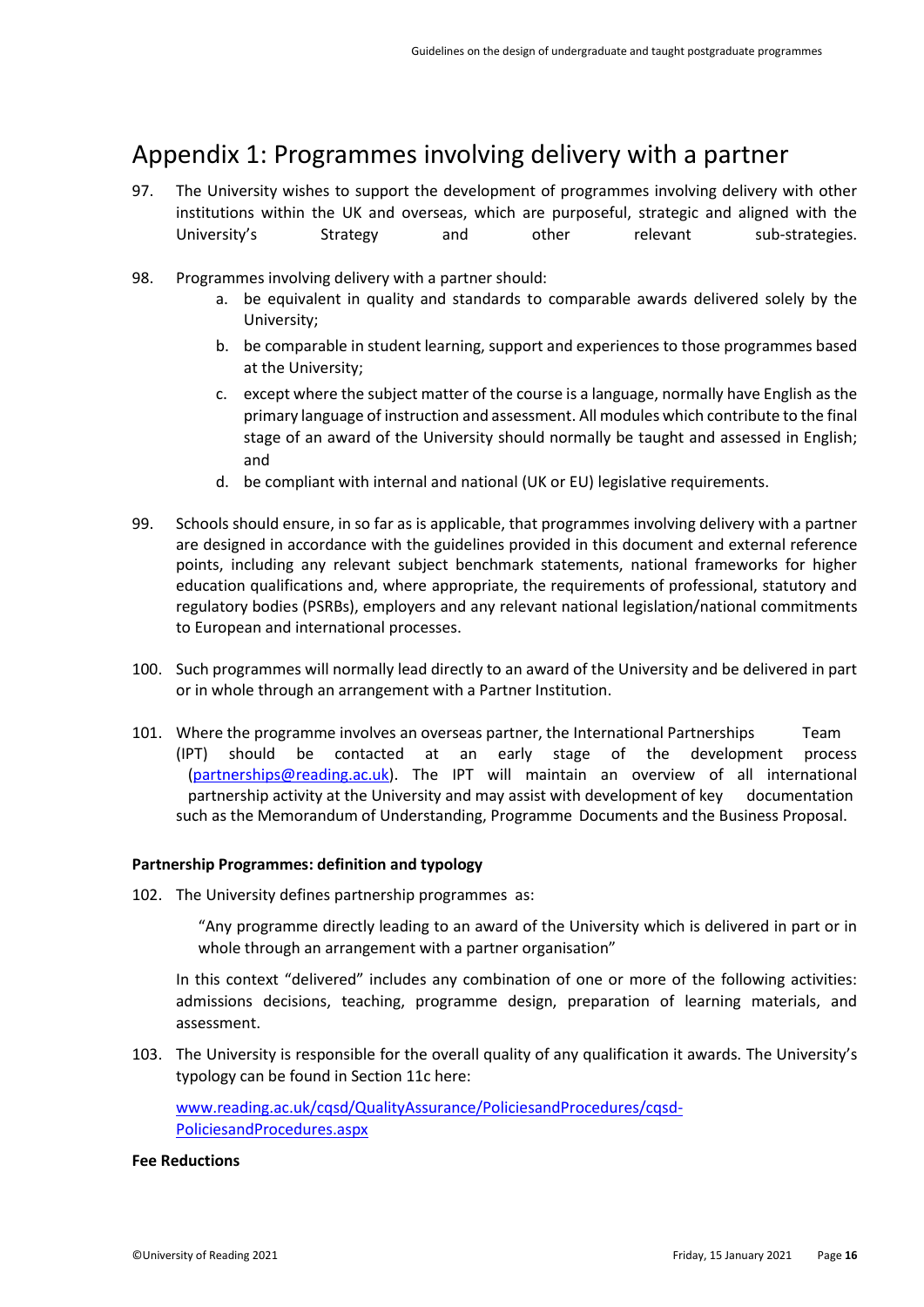104. Requests for fee reductions for international partnerships should be submitted to Mr Vincenzo Raimo (Pro-Vice-Chancellor) (Global Engagement) using the Fee reduction form found in Section 11g here:

[www.reading.ac.uk/cqsd/QualityAssurance/PoliciesandProcedures/cqsd-](http://www.reading.ac.uk/cqsd/QualityAssurance/PoliciesandProcedures/cqsd-PoliciesandProcedures.aspx)[PoliciesandProcedures.aspx](http://www.reading.ac.uk/cqsd/QualityAssurance/PoliciesandProcedures/cqsd-PoliciesandProcedures.aspx)

### <span id="page-16-0"></span>**Additional guidance on the design of programmes involving delivery with a partner**

- 105. Additional guidance on the design of **Foundation Degrees (Appendix 2)**, **jointly-awarded degrees (Appendix 3)** and **programmes to be delivered with International Partners (Appendix 4)** is included in these appendices. The guidance provided should inform the design of the programme and the development of the Programme Documents (Programme Specification and Module Descriptions) and the Business Proposal, which are required in accordance with the Programme Lifecycle Policies.
- 106. Please note that the University will formally and in advance of their commencing teaching on University programmes, approve the *curricula vitae* of all relevant partner institution staff. This is a continuing obligation throughout the life of the programme.

### <span id="page-16-1"></span>Appendix 2: Design of a Foundation Degree

107. The guidance included in this Appendix is intended to support staff designing Foundation Degrees and should be considered in the preparation of programme documents, as specified in the Programme Lifecycle Policies.

### <span id="page-16-2"></span>**Framework for programme development**

- 108. The principles used in relation to the design of the University's undergraduate degrees should be followed in relation to the design of a Foundation Degree, as far as they are applicable. Specifically, Foundation Degrees should:
	- Be located at the Level 5 of the University credit and qualifications framework [\(www.reading.ac.uk/web/FILES/qualitysupport/ucqf.pdf\)](http://www.reading.ac.uk/web/FILES/qualitysupport/ucqf.pdf)
	- Be informed by the relevant QAA Benchmarking Statement for the discipline (see [www.qaa.ac.uk/quality-code/subject-benchmark-statements\)](http://www.qaa.ac.uk/quality-code/subject-benchmark-statements);
	- Be informed by the *Foundation Degree Characteristics Statement* ([www.qaa.ac.uk/docs/qaa/quality-code/foundation-degree-characteristics-statement-](http://www.qaa.ac.uk/docs/qaa/quality-code/foundation-degree-characteristics-statement-2020.pdf)[2020.pdf](http://www.qaa.ac.uk/docs/qaa/quality-code/foundation-degree-characteristics-statement-2020.pdf))
	- Have a duration of two years for full-time students, and equivalent for part-time students as specified in the UCQF;
	- Comprise a series of credit-weighted modules, totalling 240 credits for the full programme;
	- Have a programme specification, further programme information, and module descriptions, which include appropriate aims, learning outcomes and assessment, corresponding to the University's templates;
	- Be assessed in line with the University's [Assessment Handbook;](http://www.reading.ac.uk/cqsd/QualityAssurance/PoliciesandProcedures/cqsd-assessmenthandbook.aspx)
	- Align with the University's Code of Practice on the External Examining of Taught Programmes [www.reading.ac.uk/web/FILES/exams/CPEE.pdf](http://www.reading.ac.uk/web/FILES/exams/CPEE.pdf)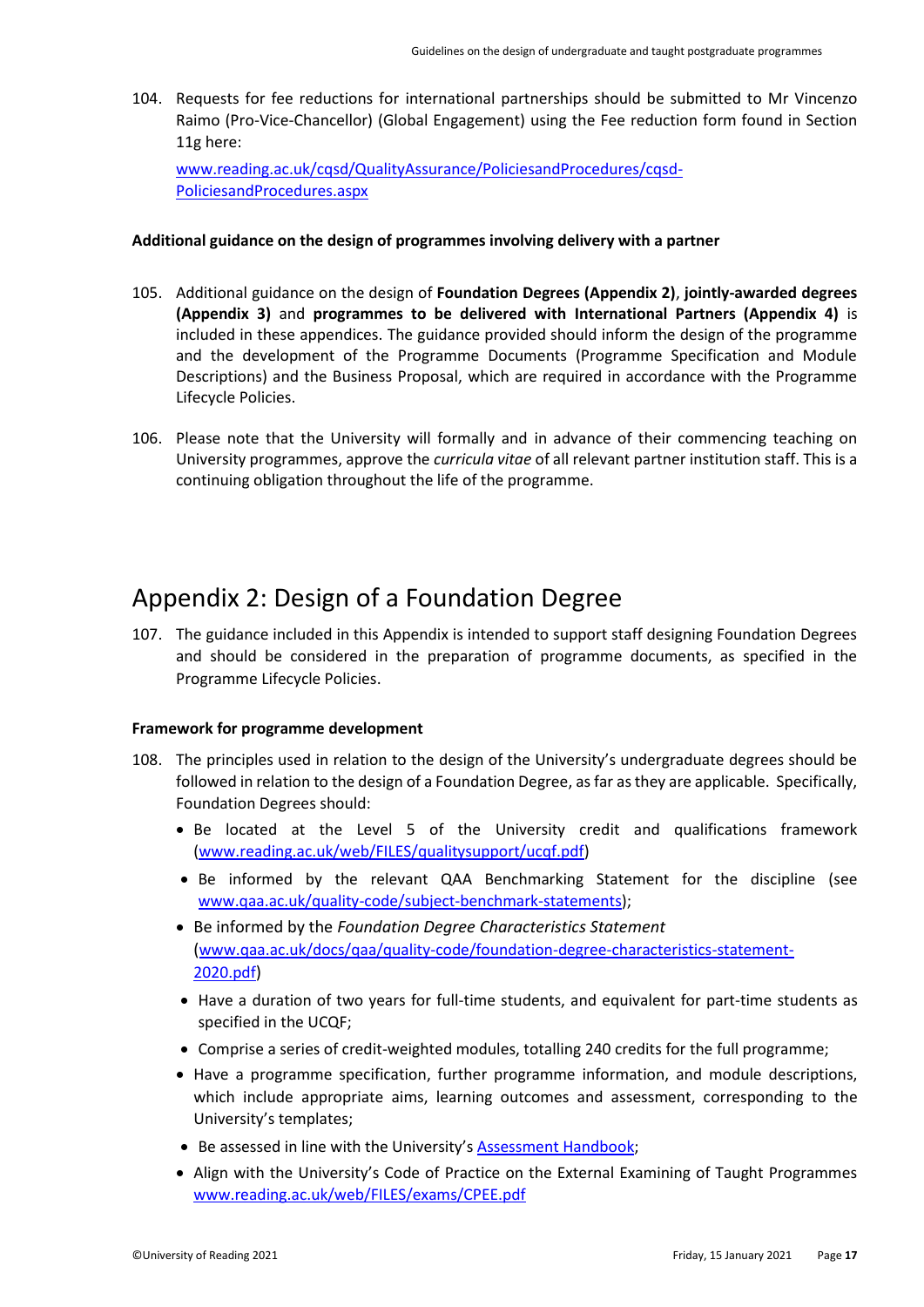### <span id="page-17-0"></span>**Programme Director and Project Team**

- 109. The School should nominate a Programme Director to lead the development of the programme and to manage the Degree when delivery commences.
- 110. It may be useful to convene a Project Team comprising the Programme Director, relevant academic staff from the School and the partner College(s), and a representative of the Centre for Quality Support and Development in order to develop a new Foundation Degree.
- 111. If the programme is to be developed from existing curricula, it may not be necessary for a development group to be formally constituted – it is essential, however, that partner College(s) are centrally involved in the development of the programme, and that the designated Teaching and Learning Dean and the Centre for Quality Support and Development are informed of progress.
- 112. The Programme Director and those involved in the development of the programme will need to give thought as to how employers will be involved in the process. It is an essential component of the Foundation Degree that employers are involved in its design, and it will increase the programme's chances of success. It may be appropriate to convene a Steering Group through which employers' views can be channelled during development and once delivery has commenced. Alternatively, the School and/or the partner College(s) may wish to make use of existing structures, such as Employer Advisory Boards, which can feed into curriculum developments.

### <span id="page-17-1"></span>**Mode of delivery**

113. Foundation Degrees may be delivered on a part-time basis to learners currently in work, or on a full-time basis with the provision of work placements. The length and timing of College based sessions will need to be considered in the context of the students' employment status and the nature of their industry. Students in employment may wish to study on a day release, block release, or evening only basis, depending on the tradition and context of their employment sector. The most appropriate mode of delivery can be established through discussion with relevant employers and Colleges.

### <span id="page-17-2"></span>**Employer involvement and work-based learning**

- 114. Relevant employers should play a key part in the design and review of Foundation Degree programmes. They are also likely to take part in the scrutiny and approval process. Schools may also wish to involve relevant professional bodies and Sector Skills Councils in order to incorporate a broader view.
- 115. A central element of the Foundation Degree is the inclusion of work-based learning, which can be defined as a real and sustained involvement with the workplace. The integration of academic and vocational learning, and in particular the work-based application of academic knowledge and skills, should be considered at all stages of programme design. Assessment should be work-related wherever possible, and the use of extended work-based projects is common. It may be appropriate to involve the employer in work-based assessment.
- 116. Workplace simulation activities (such as 'live' projects), speakers from industry, and other workrelated activities may be used to complement work-based learning, but cannot be a substitute for it; such activities cannot be considered a real and sustained involvement with the workplace.

### <span id="page-17-3"></span>**Assessment**

117. Assessment of Foundation Degrees should, as with all of the University's programmes, be appropriately designed to allow students to demonstrate achievement of the programme's aims and learning outcomes. Consideration will need to be given to the assessment of work-based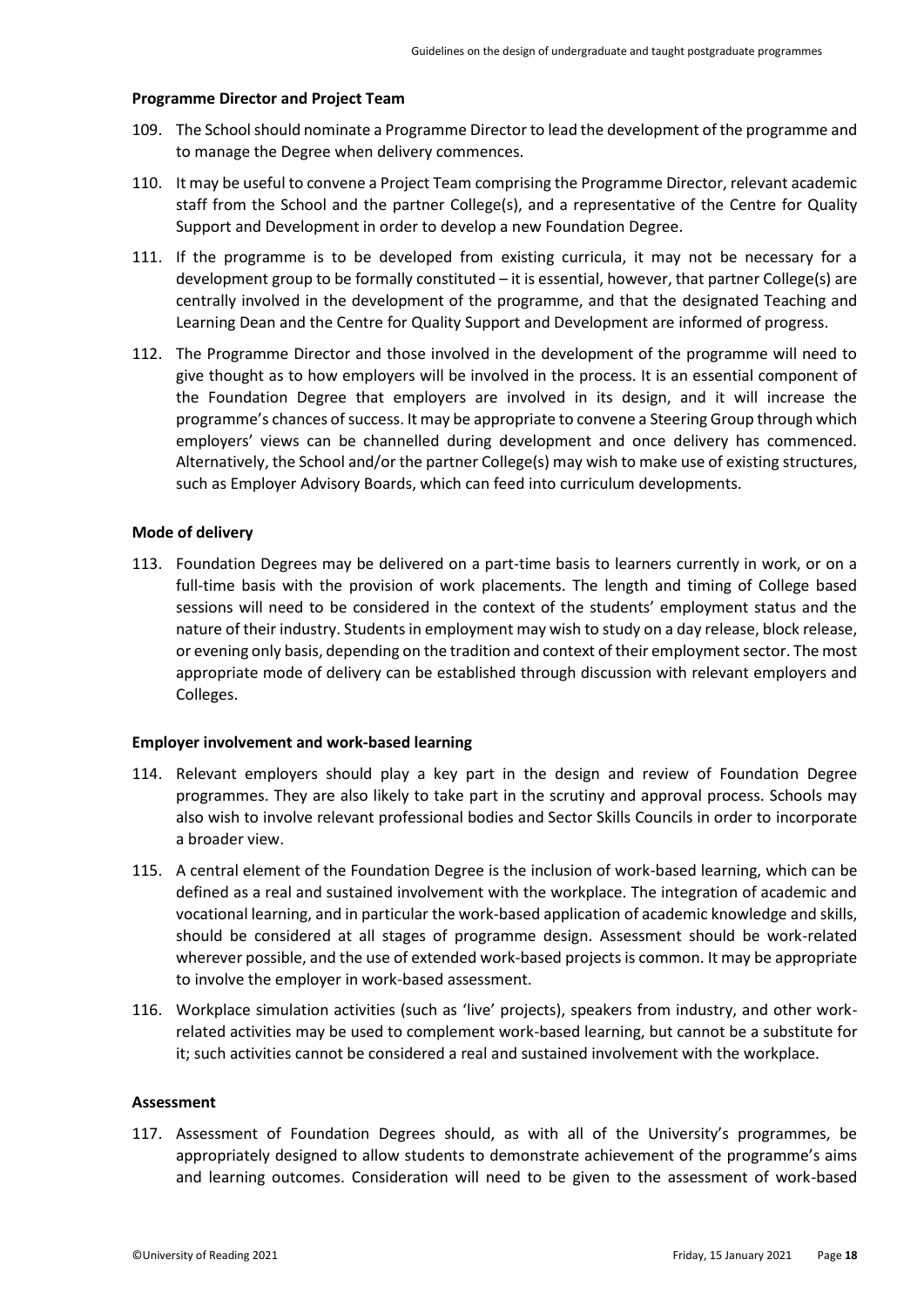learning and technical and practical skills. Assessment procedures should follow those detailed in the Assessment Handbook.

### <span id="page-18-0"></span>**Progression**

- 118. Foundation Degrees must provide a clearly articulated progression route to at least one Honours degree. This progression should be directly to Part 3, in recognition that the Foundation Degree is located at Level 5 in the Framework for Higher Education Qualifications. In some cases, however, this may involve a 'bridging' programme to ensure adequate preparation for students to progress. Such progression should be a real possibility for the Foundation Degree graduate – it would not normally be appropriate to offer only a full-time progression route from a Foundation Degree that has been designed to allow students to remain in full-time employment.
- 119. The programme specification for the Foundation Degree should state the Honours degree(s) to which progression is possible and also any 'bridging' arrangements. When being offered admission to the Foundation Degree, students should be informed of any additional entry requirements of the progression route.

### <span id="page-18-1"></span>**Quality management**

- 120. The University is responsible for the overall quality of any qualification awarded in its name and it is expected that the programme will operate within the University's standard quality assurance framework as far as is possible. The School will convene a Board of Studies to manage the programme, and the Board will report to School and University level as per standard practice. An annual report for the programme, equivalent to that for programmes delivered at Reading, must be produced.
- 121. However, it is likely that the College will have internal quality assurance arrangements in place that, in some instances, fulfil the same purpose as those operated by the University. If the University can be assured that the College's existing procedures fulfil the quality requirements which it needs to meet, then it may agree that those procedures be used instead. For example - it would be usual for students to refer to the College's own disciplinary arrangements rather than that of the University, if these arrangements can be seen to be equivalent. This will be agreed prior to the programme commencing and be detailed in the relevant handbooks.
- 122. In particular, consideration must be given to ensuring that students receive an equivalent experience to that of students at Reading. This will include considering the most appropriate arrangements for:
	- Student evaluation of modules;
	- Student representation (e.g. Staff/Student Committees); and
	- Student complaints and appeals.

### <span id="page-18-2"></span>**Validation fee**

- 123. In addition to any tuition fees paid direct to the University or Partner Institution a validation fee may be included to cover the costs of running the collaboration itself. This should be considered in relation to any costs not directly related to the provision of the programme to students including:
	- Day-to-day administration of the collaboration at the University (at School and University level);
	- visits by University staff to the Partner Institution for quality, staff-development or other nonteaching purposes; and
	- any additional costs incurred in the operation of the programme i.e. fees charged by professional bodies for accreditation visits, any additional/extended learning resources acquired, staff development activities, external examining, graduation etc.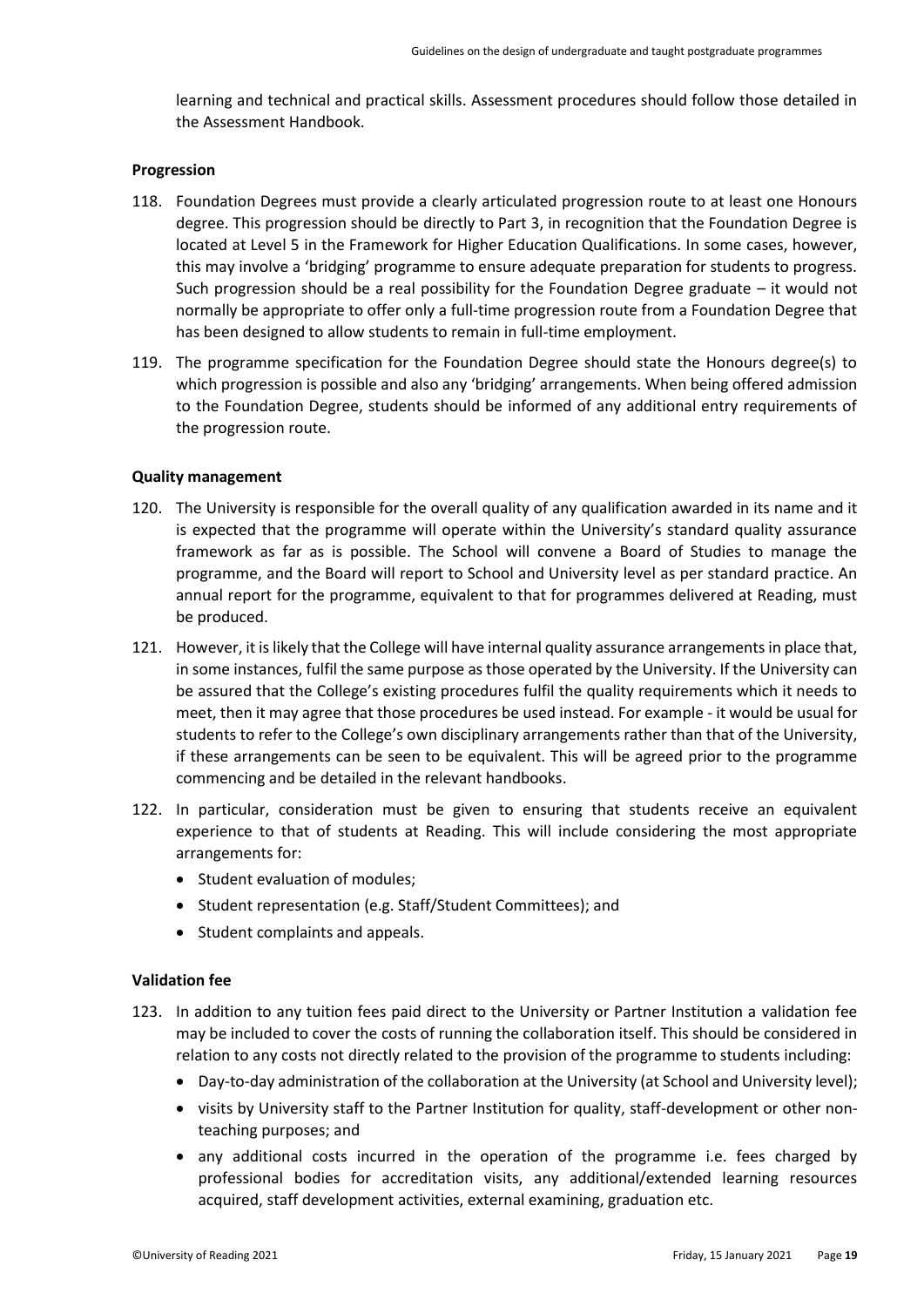- 124. There is no single way for calculating a Validation fee, and it may involve:
	- A "core fee" a base fee set to cover all the unchanging costs of operating the collaboration; and
	- A "per head fee" in addition to the base fee, a fee based on student enrolment, to account for the additional costs brought about by increased student numbers (this could, for instance, only be enacted on student numbers above a certain threshold) or be levied in proportion to the entire student enrolment where no portion of tuition fees is received by the University but teaching related activities are undertaken i.e. assessment, moderation etc.
- 125. In any discussions with a Partner regarding validation fees it must be stressed that these will need to be renegotiated on a regular basis in line with inflation and to reflect any changes in the nature of the relationship - for instance a greater administration burden falling on the University than had previously been envisaged. Alternatively, you might wish to consider specifying automatically escalating fees at the outset.

### <span id="page-19-0"></span>Appendix 3: Design of jointly-awarded degrees

- 126. A jointly-awarded degree is one in which the University of Reading collaborates with other, approved, partner institutions in delivering a programme which ultimately leads to a degree qualification awarded jointly by all partners. These programmes therefore involve close and equal co-operation between partner institutions, often arising from complex discussion.
- 127. Whilst the University is responsible for the quality of any qualification awarded in its name, including any jointly-awarded degrees, it also recognises that such programmes require all partner institutions to have equal responsibility. It will therefore be an integral part of the process of designing and approving jointly-awarded degree programmes that discussion and negotiation in regard to a range of issues will be necessary.
- 128. The guidance included in this Appendix is intended to support staff designing jointly-awarded degrees and should be considered in the preparation of programme documents, as specified in the Programme Lifecycle Policies.
- 129. Schools designing jointly-awarded degrees with international partners should also refer to Annex 4 *Design of programmes to be delivered with International Partners.*

### <span id="page-19-1"></span>**Framework for programme development**

- 130. For jointly-awarded degrees, all partners delivering the programme must have the legal ability to award joint degree qualifications, enshrined in their Charter, Statutes or other relevant legislation.
- 131. A jointly-awarded degree, being a joint qualification of more than one institution, needs to satisfy the threshold standards of all the institutions involved, in terms of academic standards, quality processes and the students' rights. As most institutions deliver more than the threshold requirement, the provision above these minimum standards should be by agreement.
- 132. Students should be governed by a common standard for the programme but, where possible and consistent with this, local arrangements for student support, complaints, feedback and publication of results should be used. There should be a common handbook for the programme, issued to each student, setting out the common arrangements and drawing attention to any differences between institutional practices. The handbook should particularly specify what the student is required to study, the arrangements for assessment and award of qualifications, and other arrangements.
- 133. Jointly-awarded degree programmes will normally be designed by staff at the University in collaboration with staff from proposed partner institutions. It is also expected that the principles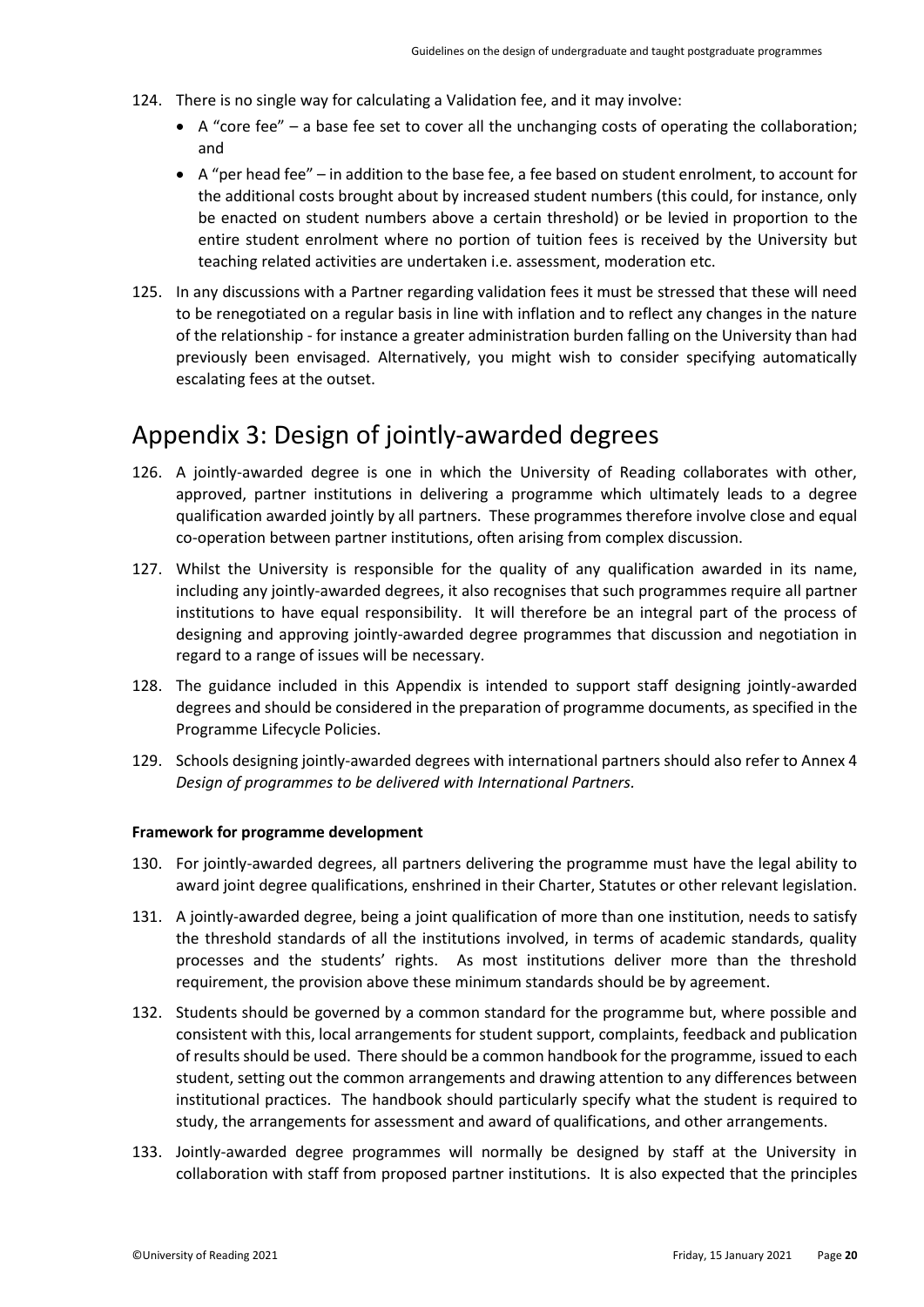used in relation to the structure of the University's undergraduate and taught postgraduate programmes (specified in this document) will be followed, as far as they are applicable.

- 134. Schools should note that many jointly-awarded degree programmes will be developed and delivered with European partner institutions. The 'Bologna process' means that many of these principles will be both familiar to and apply to such institutions. Jointly-awarded degree programmes should therefore:
	- Comprise a series of credit-weighted modules, which total an appropriate number of credits for the programme (120 credits for 12 months of an undergraduate programme and 180 credits for a Masters programme). Schools should note that the University's credit system relates to the European Credit Transfer System on a ratio of 2:1 (2 University credits to 1 ECTS credit). The credit weightings must satisfy each partner institution's requirements for the award of the relevant qualification.
	- Have a programme specification and module descriptions, which include appropriate aims, learning outcomes and assessment, corresponding to an appropriate template. The agreed programme specification may vary from the University of Reading template, with appropriate information about facilities and student support. It must, however, include the key information about the criteria for the assessment and award of the qualification, the modules to be taken, aims, learning outcomes, progression and skills;
	- Be located at the appropriate level of the University credit and qualifications framework. Details can be found at: [www.reading.ac.uk/web/FILES/qualitysupport/ucqf.pdf](http://www.reading.ac.uk/web/FILES/qualitysupport/ucqf.pdf);
	- If applicable, be informed by the relevant QAA Benchmarking Statement for the discipline, as given at[: www.qaa.ac.uk/quality-code/subject-benchmark-statements;](http://www.qaa.ac.uk/quality-code/subject-benchmark-statements)
	- If applicable, comply with the requirements of professional, statutory and regulatory bodies (PSRBs), employers and any relevant national legislation/national commitments to European and international processes; and
	- Be assessed as appropriate.

### <span id="page-20-0"></span>**Curriculum design and delivery**

- 135. Specific areas to consider in the curriculum design and delivery of jointly-awarded degrees will normally include:
	- Designation of 'core' and 'optional' modules, and the extent to which there is flexibility within the programme structure to allow different options to be delivered by different partner institutions;
	- Arrangements for induction;
	- Arrangements for student support (academic, pastoral and disabilities);
	- Teaching locations of modules;
	- Extent to which students are able to transfer between institutions to study different modules (and the administrative arrangements which will be required to facilitate such transfer);
	- Arrangements in relation to teaching location of dissertations and projects;
	- Criteria for progression from one stage of the programme to the next where there are such stages;
	- Criteria for the award of the qualification, including details of whether all modules need to be passed, and for the award of different classes of award, where these exist;
	- Development of teaching materials and any issues relating to student access to electronic materials;
	- The language of teaching and assessment (where relevant);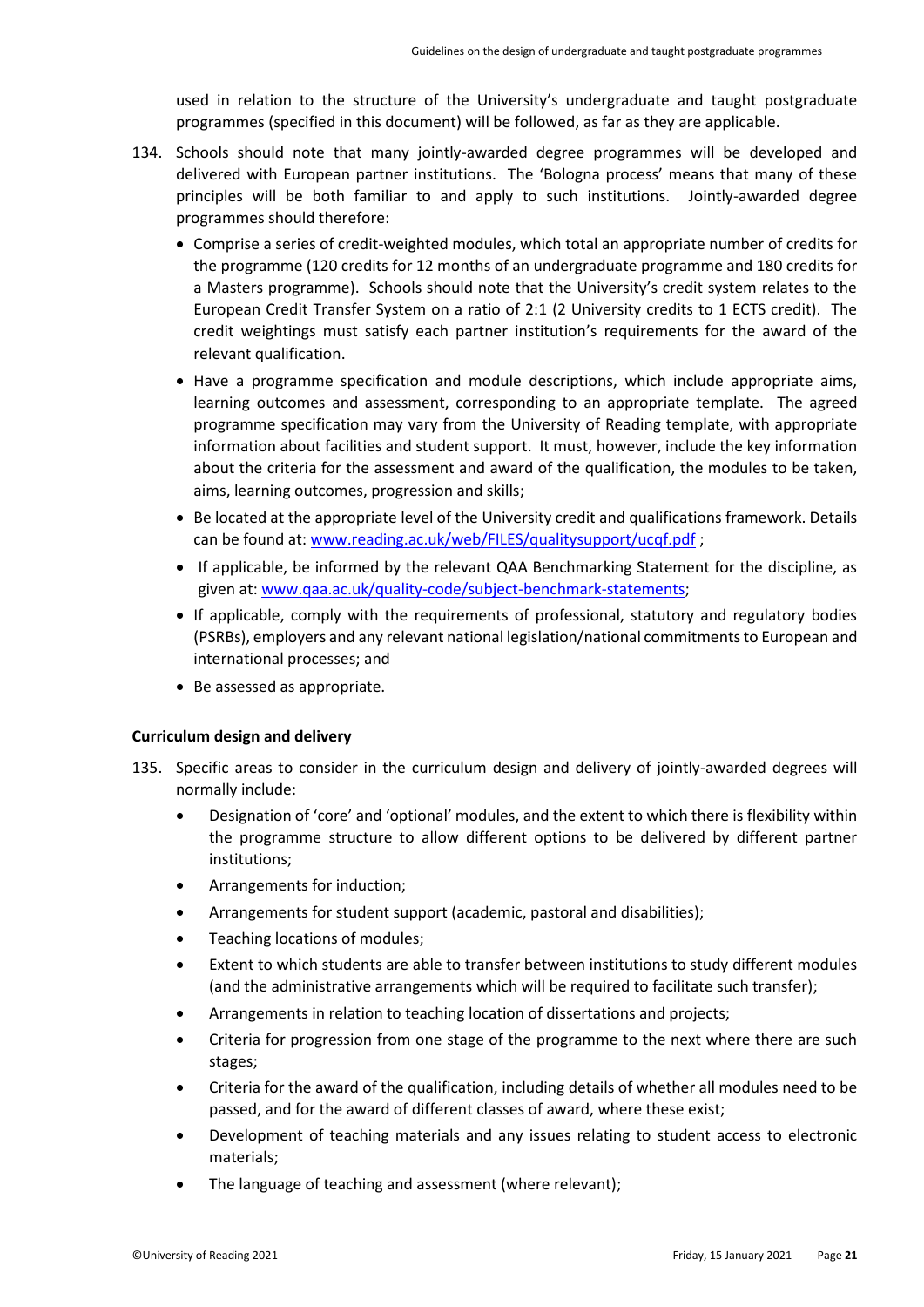- Employability support for students;
- Arrangements for consideration and approval of changes to programmes;
- Appointment of programme director(s);
- Advice to students on aspects of the programme, including options to study at partner institutions; and
- Teaching, IT and learning resources.

### <span id="page-21-0"></span>**Admissions, enrolment and maintenance of the student record**

- 136. Specific arrangements for admissions, enrolment and maintenance of the student record for jointlyawarded degrees will normally include:
	- the production and dissemination of joint publicity and marketing material for the programme;
	- recruitment activities;
	- application advice;
	- the minimum and maximum number of students which can be registered on the programme at each institution, including any virement of student numbers, if appropriate. The minimum and maximum number of students can be reviewed annually and significant changes to numbers allowed to enrol at any single institution will require approval from relevant bodies within that institution.
- 137. Responsibility for admissions and registration of students shall normally rest with the partner institution(s) at which students are able to commence their programme. However, all partner institutions should agree a common admission standard taking into account, as appropriate, the different entry qualifications which students from different countries may offer. Such a common standard should include consideration of:
	- the language ability of students relevant to those countries in which they will study and the language of delivery and assessment of the programme;
	- the arrangements for the Recognition of Prior Learning;
	- the arrangements for admitting students who do not meet the agreed common admission standard, where relevant; and
	- Arrangements should a student wish to transfer to one of the other partner institutions for the programme.
- 138. One partner institution should normally be responsible for the development and upkeep of a definitive student record, although other partners may wish to keep a summary record of students studying at that institution. It is suggested that the information in the student record be equivalent to that in the University's RISIS database. It is essential that the RISIS Office, Planning and Strategy Office and the relevant Student Support Centre have an input to discussions relating to this issue at an early stage of the design of the programme.

### <span id="page-21-1"></span>**Examinations and Assessment arrangements**

- 139. Specific areas to consider in respect of Examinations and Assessment arrangements for jointlyawarded degrees will normally include:
	- Agreement on the meaning of marks and grades, pass marks, on how marks are combined and a comparison with each institution's own marking procedures;
	- Production and moderation of examination scripts;
	- Security and timing of examinations;
	- Conduct of examinations and other assessments, including resits (it is suggested that resit examinations for particular students take place simultaneously at whichever institution the student is studying at the time);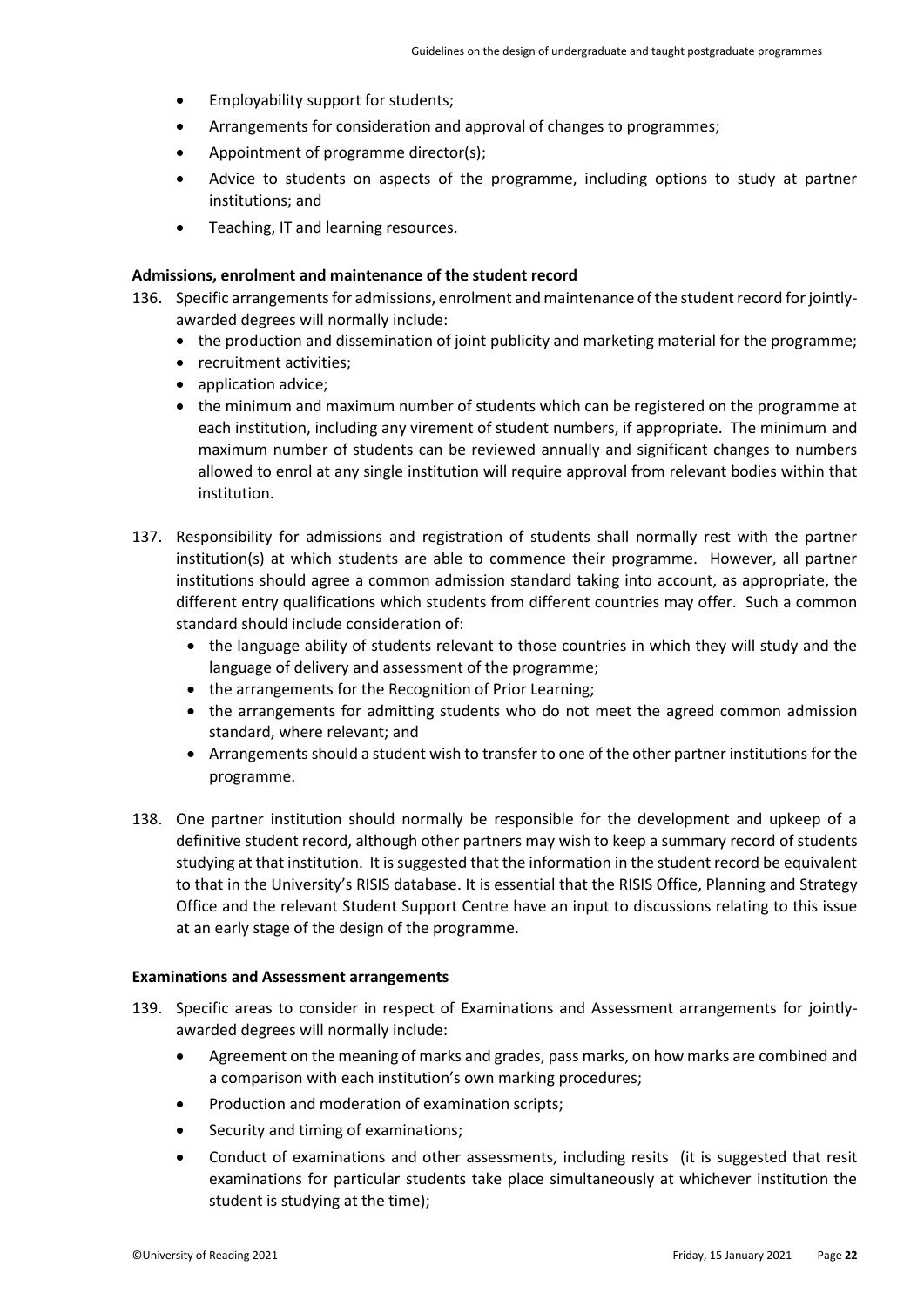- Arrangements for consideration of academic appeals. Local arrangements at each partner institution will normally come into effect where appropriate, although this will be an area of investigation during the process of programme scrutiny and approval. However, the process of considering such an appeal (whether by a panel convened for this purpose, or by other means) shall also involve seeking the views of a representative from one of the other partner institutions. Each partner institution will therefore be required to appoint an appropriate member of staff to act in such a situation, at the start of each academic Part;
- Agreement, where appropriate on the nature of summative and formative coursework;
- Feedback to students on such coursework;
- Marking regimes, including moderation and second-marking;
- The nature and treatment of academic misconduct, particularly plagiarism;
- Appointment of external examiners;
- The composition and duties of a Joint Examination Board, which will not have the power to formally award degrees, only to make recommendations to a further committee to which each institution will devolve such powers; and
- Arrangements for approval of, issuing and publishing results.
- 140. Developing a single, joint set of assessment procedures for a programme which will involve several partner institutions is likely to be complex. It is suggested that the University's own Assessment Handbook be used as a starting point in any discussions**.**

### <span id="page-22-0"></span>**Transcripts, certificates and graduation**

- 141. Students who successfully complete a jointly-awarded degree programme will be entitled to graduate at an appropriate ceremony. They should also receive the following:
	- i. A full transcript of their marks, showing the institution which delivered particular modules;
	- ii. A 'Diploma Supplement' which should indicate study undertaken at the partner; and
	- iii. A degree certificate, which should bear the name and crest of all partner institutions.
- 142. Students should normally be able to select the institution, from among those at which they have studied, where they attend graduation, subject to their giving appropriate notice.
- 143. The eventual Memorandum of Agreement must set out responsibility for the production of all transcripts, Diploma Supplements and degree certificates. These should be produced to a common template, agreed by the partner institutions.

### <span id="page-22-1"></span>**On-going quality assurance arrangements**

- 144. A number of areas of Quality Assurance should be agreed when developing a programme with an international partner:
	- the convening of a joint Board of Studies for the programme, with membership drawn from each partner institution, which will meet at least twice during each academic year and which shall receive a list of all students admitted to a programme and their entry qualifications at its first meeting of each academic year;
	- the Chair of the Board will normally rotate between the partner institutions on an annual basis;
	- a report from the joint Board of Studies after each meeting and an annual programme report to the relevant School Board for Teaching and Learning and to any other relevant committee. The SBTL will prepare a School Annual Quality Assurance Report for submission to the Sub-Committee on the Delivery and Enhancement of Learning and Teaching (DELT);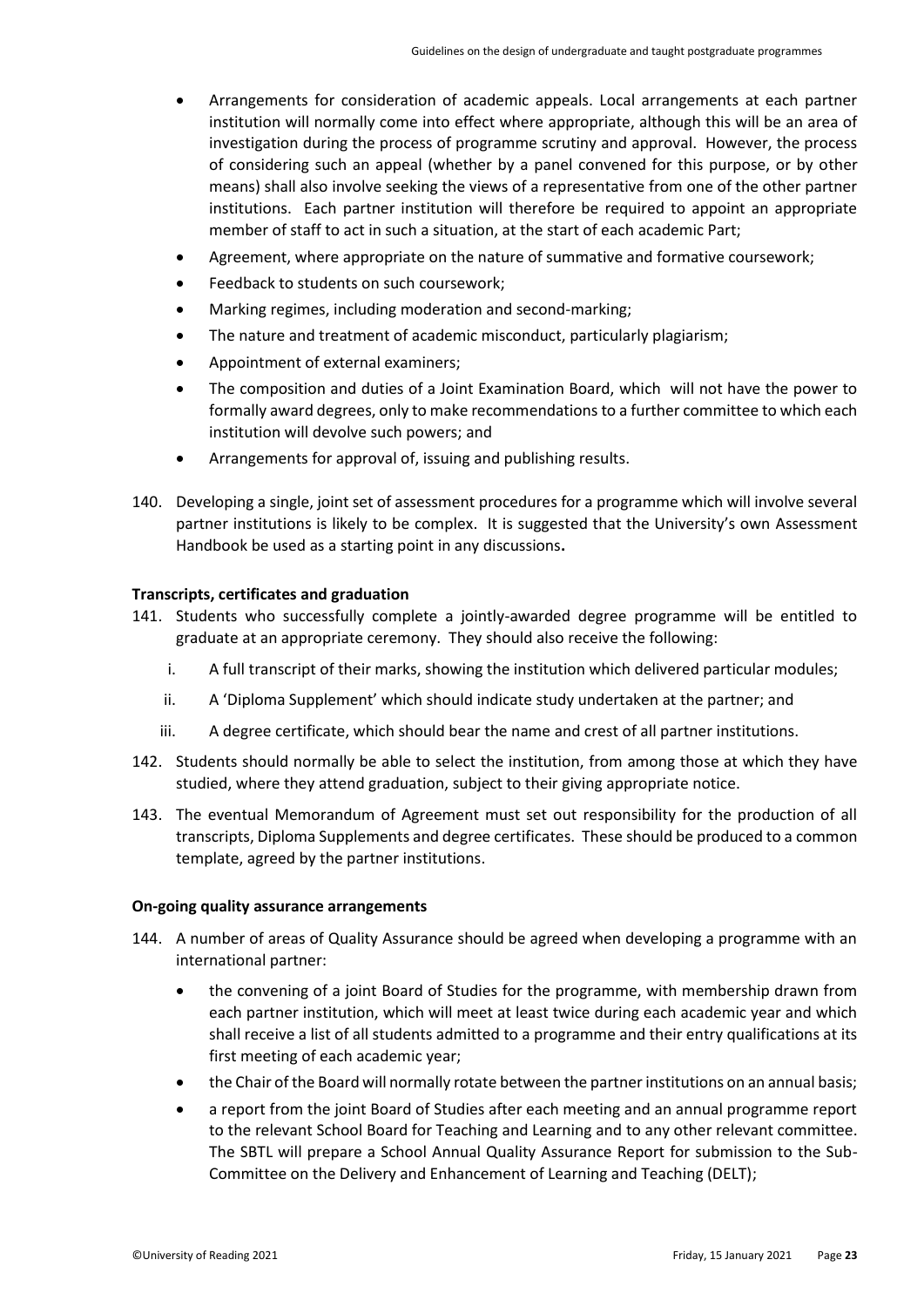- a Periodic review/re-validation exercise at agreed intervals of not more than six years, corresponding as appropriate to the procedures detailed in the University's *Procedure for the review of collaborative programmes and the renewal of collaborative partnerships* shown at: [www.reading.ac.uk/web/FILES/qualitysupport/cpreviewandrenewal.pdf](http://www.reading.ac.uk/web/FILES/qualitysupport/cpreviewandrenewal.pdf)
- the nature and consideration of evaluation by students;
- arrangements for student representation;
- arrangements for student disciplinary matters;
- arrangements for the provision of training specific to the programme for appropriate staff; and
- the arrangements for rapid reporting of events, queries and feedback for students.

### <span id="page-23-0"></span>**Student complaints**

145. For dealing with and reporting student complaints, it is suggested that where appropriate, local arrangements should remain in force. Where a complaint cannot be resolved simply at a 'local' level and it is necessary to arrange for a hearing to consider the case, any panel convened should include a representative from one of the other partner institutions involved in delivering the jointlyawarded degree programme. Each partner institution will therefore be required to appoint an appropriate member of staff to sit on such a panel, at the start of each academic year. This should be explored further during the development of the programme.

### <span id="page-23-1"></span>**Other considerations**

- 146. A comprehensive list of areas of responsibility is included in the Business Proposal template. Schools are asked to consider each of these areas in the design of their jointly-awarded degrees and articulate proposed arrangements, providing documentation where appropriate. In addition, Schools should consider:
	- o Intellectual Property Rights;
	- o Arrangements for resolution of disputes between partners; and
	- o Arrangements for termination of programmes, (either at a single partner institution or at all institutions) and subsequent arrangements for ensuring that all affected students who are registered for a programme are able to complete their studies.

### <span id="page-23-2"></span>**Finance**

- 147. Schools will be asked to provide a financial summary of anticipated expenditure and income as part of the Business Proposal.
- 148. The income for the programme should include the fees paid by or on behalf of the students together with any amounts paid to any of the Universities involved by any relevant national or other authority. The eventual Memorandum of Agreement between the partners should specify how this income is to be distributed to each institution, which should normally take account of the institution's contribution to the teaching, supervision, administration, student support and provision of facilities, including laboratories.
- 149. The fees for the programme and arrangements for their collection and distribution should be discussed and approved by all partner institutions on an annual basis. It should be the normal arrangement that students pay the fee for the programme to the institution at which they first attend the programme. The agreement will detail the distribution of the fee and any other income to the various institutions, including dates when this will occur, which should normally be broadly proportional to the institution's contribution to the teaching, supervision, administration, student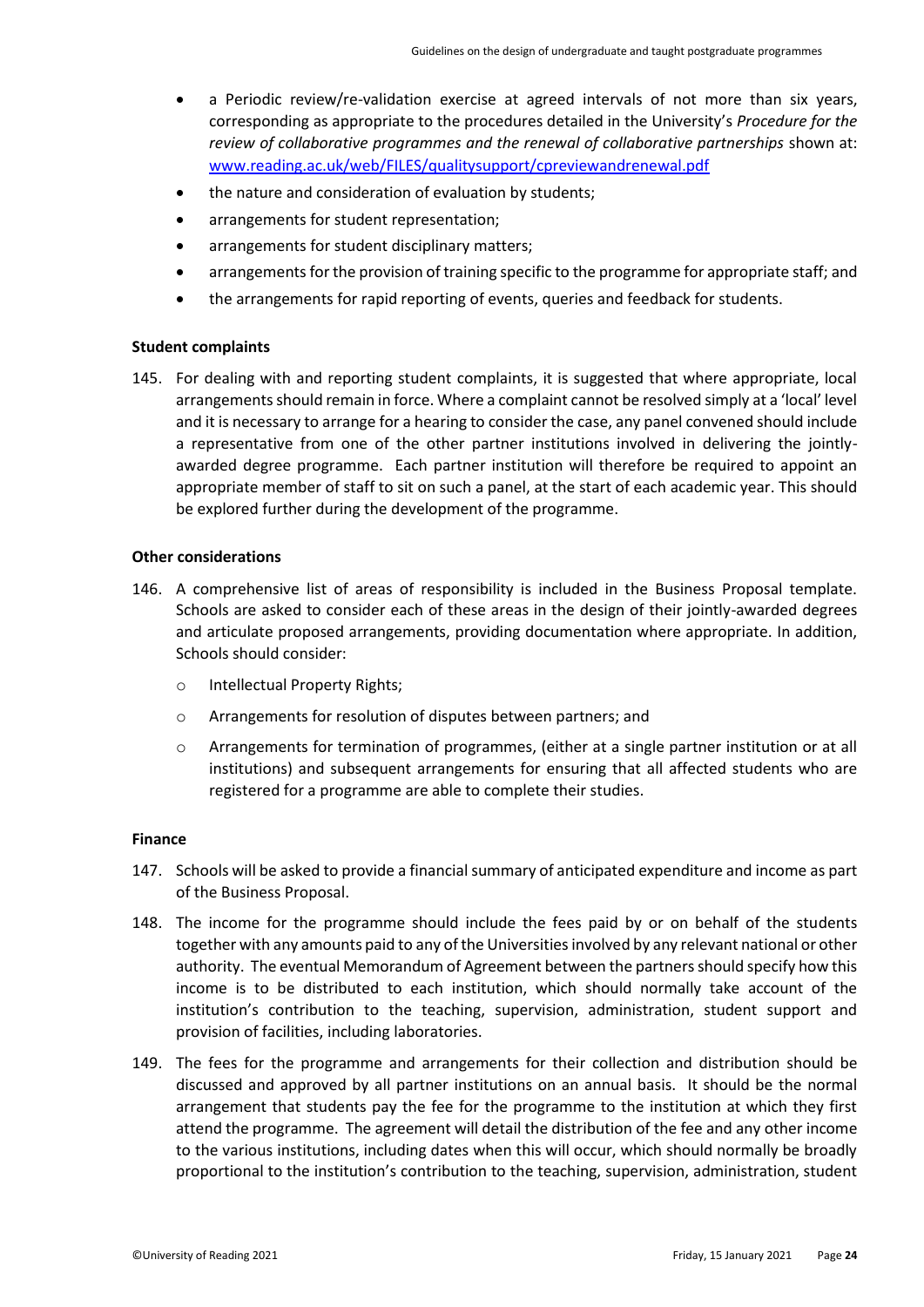support and provision of facilities, including laboratories. The agreement should include details of who calculates the distribution of resource and how any disputes are resolved.

150. A jointly-awarded degree will usually involve mobility of students or staff between institutions on some basis. The financial arrangements will need to make provision for this and be considered as part of the Business Proposal for the programme.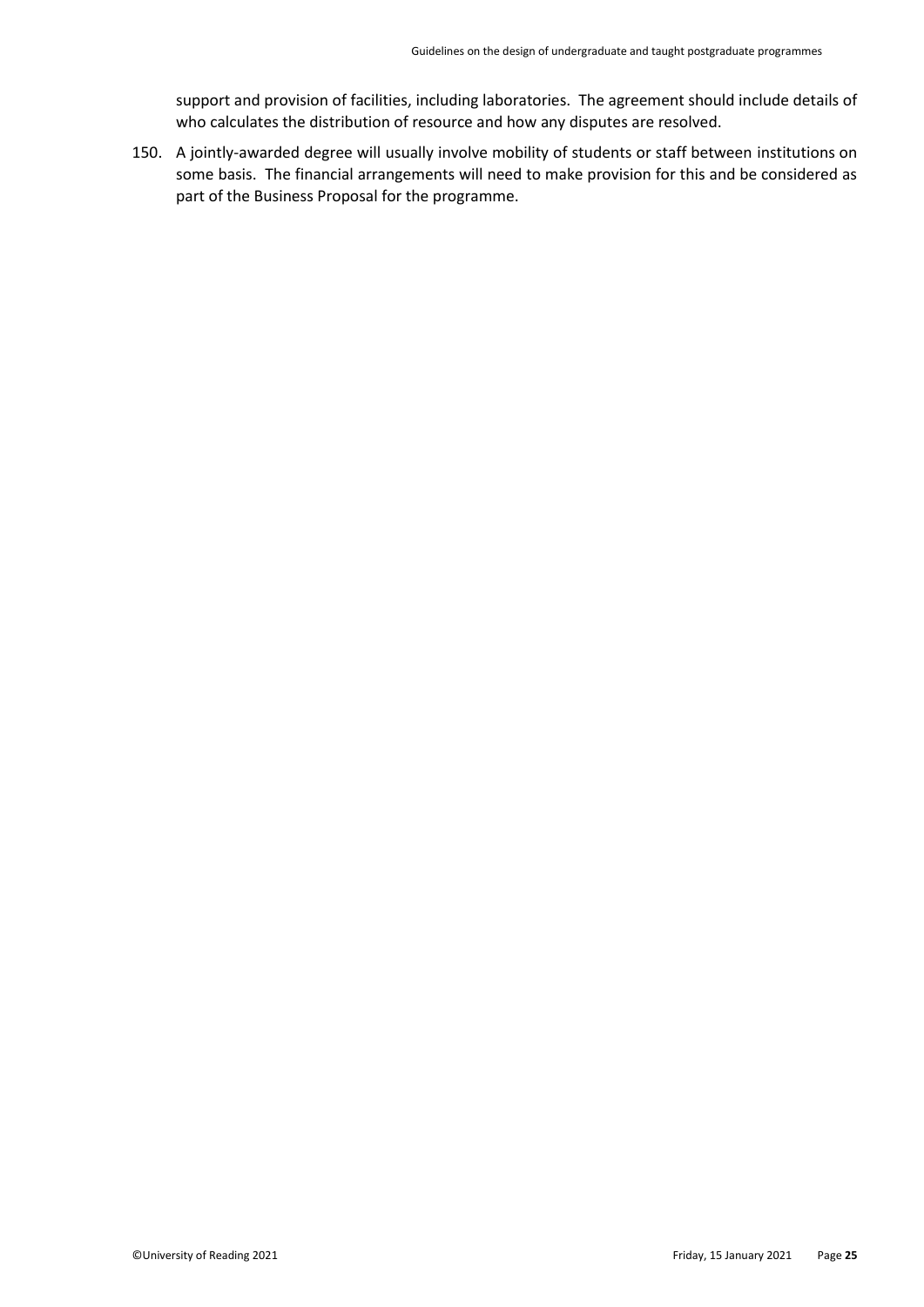# <span id="page-25-0"></span>Appendix 4: Design of programmes to be delivered with International Partners

- 151. Existing policies, procedures and guidelines relating to new programmes, quality assurance and monitoring all apply equally to programmes delivered in partnership with an institution based outside of the UK. Further support is available from the International Partnerships Team [\(partnerships@reading.ac.uk\)](mailto:partnerships@reading.ac.uk).
- 152. However, there are a number of areas of programme design that will vary for programmes delivered with international partners. The guidance included in this Appendix is intended to support staff designing such programmes and should be considered in the development of a programme and in light of the requirements of the Programme Lifecycle Policies.

### <span id="page-25-1"></span>**Resources**

### **Human**

- 153. Operating any programme with a partner leads to additional call on both a School/Department's resources and those of centralised services. As such, proposers should consider the implications of academic and support staff resourcing during the set up and operational stages of the programme. This may include recruiting new members of staff, creating new units or new cost centres. Schools/Departments with current experience of running international partnership programmes will be able to advice on what work is involved in running a partnership programme, and what support will need to be put in place based on their own experiences.
- 154. The School should consider the English language support requirements of students and, in particular, additional pre-sessional or in-sessional language support that may be required to ensure that students are given the greatest opportunity to succeed. Early contact by the School with International Study and Language Institute (ISLI) is recommended. ISLI can provide consultancy and/or training in the setting up of pre-sessional or in-sessional support in situations whether or not the students will actually be coming to Reading.

### **Teaching, Learning and other Facilities**

- 155. The adequacy of the Partner's overall learning environment for the delivery of the programme (or portion of the programme that will be based there) will be assessed as part of Partnership Investigations, described in *Programme Lifecycle Policies*, which will normally include a formal site visit. Learning resources available at the Partner University need to be assessed carefully, particularly where English is not the major language of instruction.
- 156. The School should ensure that there are adequate resources in each of the follow areas:
	- Basic reference materials: dictionaries, thesaurus, key subject specific reference works
	- Key textbooks (available in sufficient quantities for student numbers)
	- Wider range of research materials (sufficient to support the independent research required for projects and essays etc.)
	- Access to PCs and prevalence of PC ownership amongst students, in particular for distancelearning programmes.
- 157. The School should further consider what level of resources the University will be responsible for and what level of resources the partner will be responsible. The allocation of responsibility may incur additional costs to the School which should be included in the financial planning for the proposed partnerships programme.

The School should consult the *Guidelines on the provision of information and IT learning resources for students on programmes delivered with an academic partner* at Stage 2 of the University-level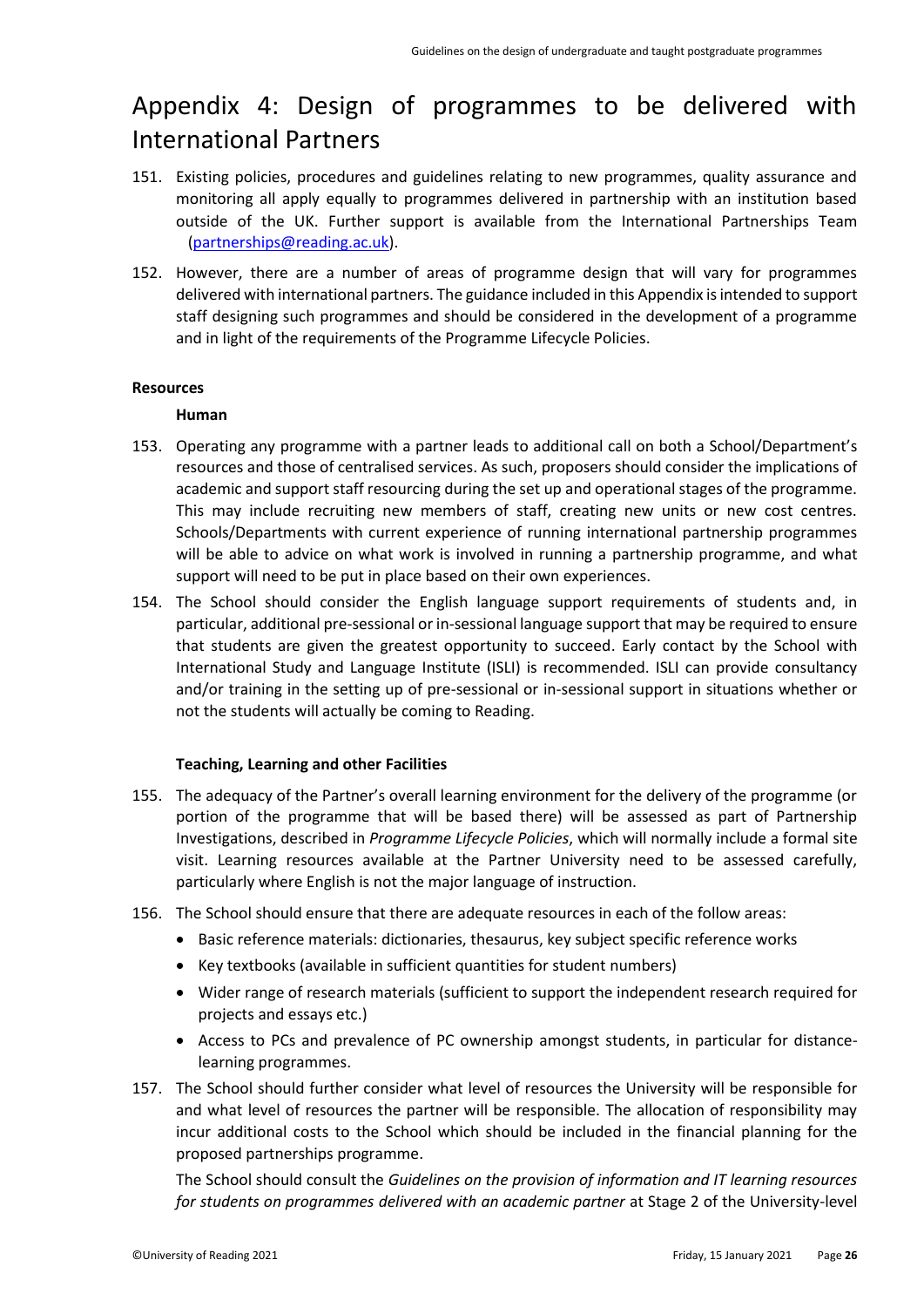approval process (Document 11d; [www.reading.ac.uk/cqsd/QualityAssurance/PoliciesandProcedures/cqsd-](http://www.reading.ac.uk/cqsd/QualityAssurance/PoliciesandProcedures/cqsd-PoliciesandProcedures.aspx)[PoliciesandProcedures.aspx](http://www.reading.ac.uk/cqsd/QualityAssurance/PoliciesandProcedures/cqsd-PoliciesandProcedures.aspx) .

### **Marketing, Recruitment and Admissions**

- 158. How marketing, recruitment and admissions are handled will vary significantly depending on the exact nature of the partnership programme between the University and the Partner involved. The greater the devolution of these processes to the Partner Institution, the lighter the burden placed on the School and Faculty responsible for the Programme; however, with greater devolution comes less control, so the amount of devolution of responsibility to the Partner should be carefully considered. In all cases there should be an oversight mechanism built in for those areas in which direct responsibility has been devolved in order that the School can ensure it retains oversight of quality assurance.
- 159. Schools will be asked to assess the marketability of the programme in this section of the Business Proposal. This information should also feed into a recruitment strategy for the programme. It is likely that in the majority of cases the actual process of recruitment will be devolved to the Partner Institution as they will have the direct access to the local student market. In addition, Reading International Office may be able to offer advice on the use of agents or other means to support recruitment. The School/Department should retain some form of oversight of recruitment, promotional material and strategies in order to offer advice and ensure effectiveness. The School/Department must always be in a position to ensure the accuracy of published materials for which the University always retains ultimate responsibility.
- 160. The University accepts a wide range of qualifications for admission in addition to those held by the majority of UK applicants. The Director of Admissions will be able to offer advice as to equivalences already accepted by the University for admission or will be able to investigate equivalence for qualifications which the University has not previously encountered. It is important to also explore how any subject-specific prerequisite requirements will be addressed for applicants with non-UK entry qualifications. Where it is intended for lower entry requirements to be offered for students on international partnership programmes than for the same or similar UK-based programmes, this should be highlighted in the proposal and clearly explained.
- 161. The normal level of English language ability required for both undergraduate and postgraduate students for whom English is not their first language varies between IELTS scores of 6.0 and 7.5 across the University. Admissions Tutors and the Director of Admissions will be able to give information on current practice. Advice on the acceptability of language tests - other than the recognised TEEP, IELTS, Pearson, TOEFL and CPE – should be sought from the ISLI.
- 162. Greater variation is likely to occur in relation to responsibility for admissions. Schools/Departments may wish to retain responsibility for the entire admissions process or devolve initial selection, or even the entire process, to the Partner Institution  $-$  again, creating implications for the administrative burden. In any case where elements are devolved to the Partner Institution it is important that clear, written guidelines are provided (for example, as part of the Operational Handbook) to ensure that admissions standards are met and that the process is carried out in a fair and equitable manner. In all cases the School/Department should retain the ultimate decision over admissions, even if in practice the Partner Institution has day-to-day responsibility.
- 163. What level of tuition fees are paid, and to whom will vary significantly depending on the exact nature and location of the provision. The following are likely to be fairly common scenarios:
	- If the programme as a whole or a section of the programme is delivered entirely by the Partner Institution then tuition fees should normally be paid directly to them and levels determined based on costs and local market conditions (in agreement with the University). In this case a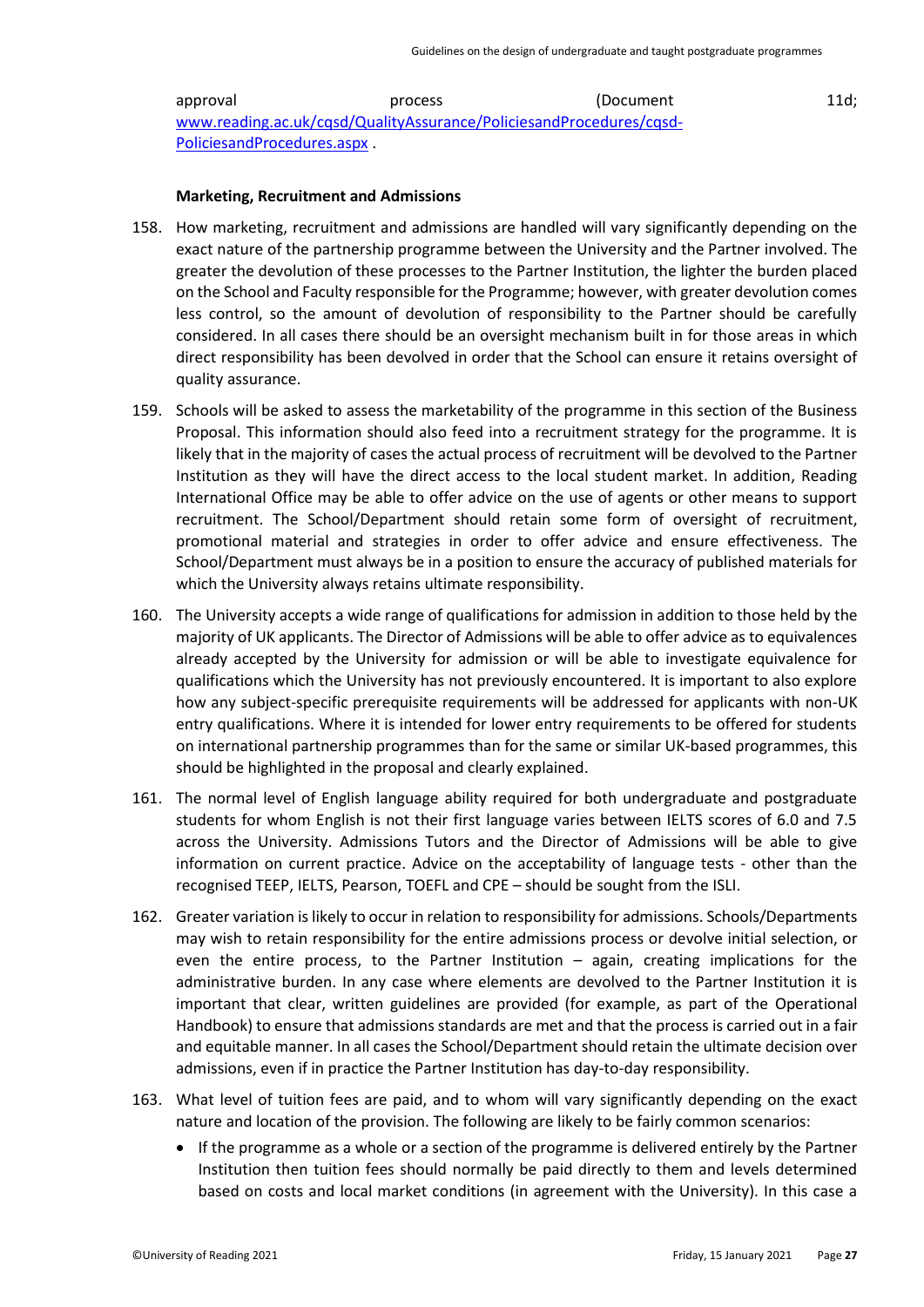validation fee (see below) is calculated to cover the costs of the University and paid by the Partner Institution. If the students follow part of their course at the University then consideration is given as to what, if any discount, on the standard fee tariff for that portion of the programme might be applied.

- Where part of the teaching is delivered by University staff either face-to-face or virtually a commensurate proportion of a tuition fees should be distributed to the University and the Partner Institution – although, in practice, it may be collected from the student by one or the other. As tuition fee income will vary depending on the number of students enrolled from year to year, it may also be appropriate to apply a validation fee to ensure that the University's base costs are covered no matter the size of the student intake.
- 164. Schools should consider what mechanisms will be used to collect fees from students. Mechanisms for transferring the partner's proportion of fees or having the University's fees transferred from the partner must also be considered.
- 165. All students studying for University of Reading awards must be enrolled at the University and be vested with a student record on the RISIS system. Depending on the nature of the partnership arrangement certain levels of access can be devolved to staff at Partner Institutions if that is felt to be appropriate. The RISIS Office should be contacted for advice on Partner Institution staff access.
- 166. It is essential that the RISIS Office and the Student Support Centre and, if appropriate, the Planning and Strategy Office– be consulted on the process for enrolling students on the RISIS system at an early stage of the programme design process.

### **Student Experience**

- 167. In this section of the Business Proposal, Schools will be asked to comment upon the student experience and the impact of the new programme and the demands of ensuring an equivalent student experience will have on their normal operations.
- 168. Particularly in the case of partnerships where students spend part of their time at the University such as in  $2 + 1$  or  $2 + 2$  arrangements – consideration should be given to ensuring a good quality student experience away from Reading, as well as the impact of a group of students arriving en masse into the student body at Reading. This might require increased teaching and support capacity within the host School and this should be taken into account when costing the proposal.
- 169. When either franchising an existing programme or designing a new programme to be delivered in part or in whole outside the UK, the School should consider the teaching and learning culture of the destination country. This understanding may need to influence mode and style of delivery chosen (i.e. lectures or small groups, group project work or individual projects, e-learning or face-to-face etc.). In all cases the delivery and assessment must help deliver the learning outcomes of the programme, but it does not necessarily need to be identical to the way a programme is or would be delivered in the UK.
- 170. The School should consider whether there are cultural differences relating to learning practices and methods between the two countries. For example, UK higher education tends to expect students to critically analyse received wisdom to form their own opinion. For students used to learning cultures based on a greater level of deference to authority this concept may be challenging and therefore impact on their overall performance. Other students may be used to gaining the vast majority of their factual information through lectures rather than through self-study. Again this may need to be taken into account in programme and assessment design and the support available to students – i.e. through documents like the Programme/Student Handbook outlining exactly what is expected or "academic skills" classes.

### **Financial Summary**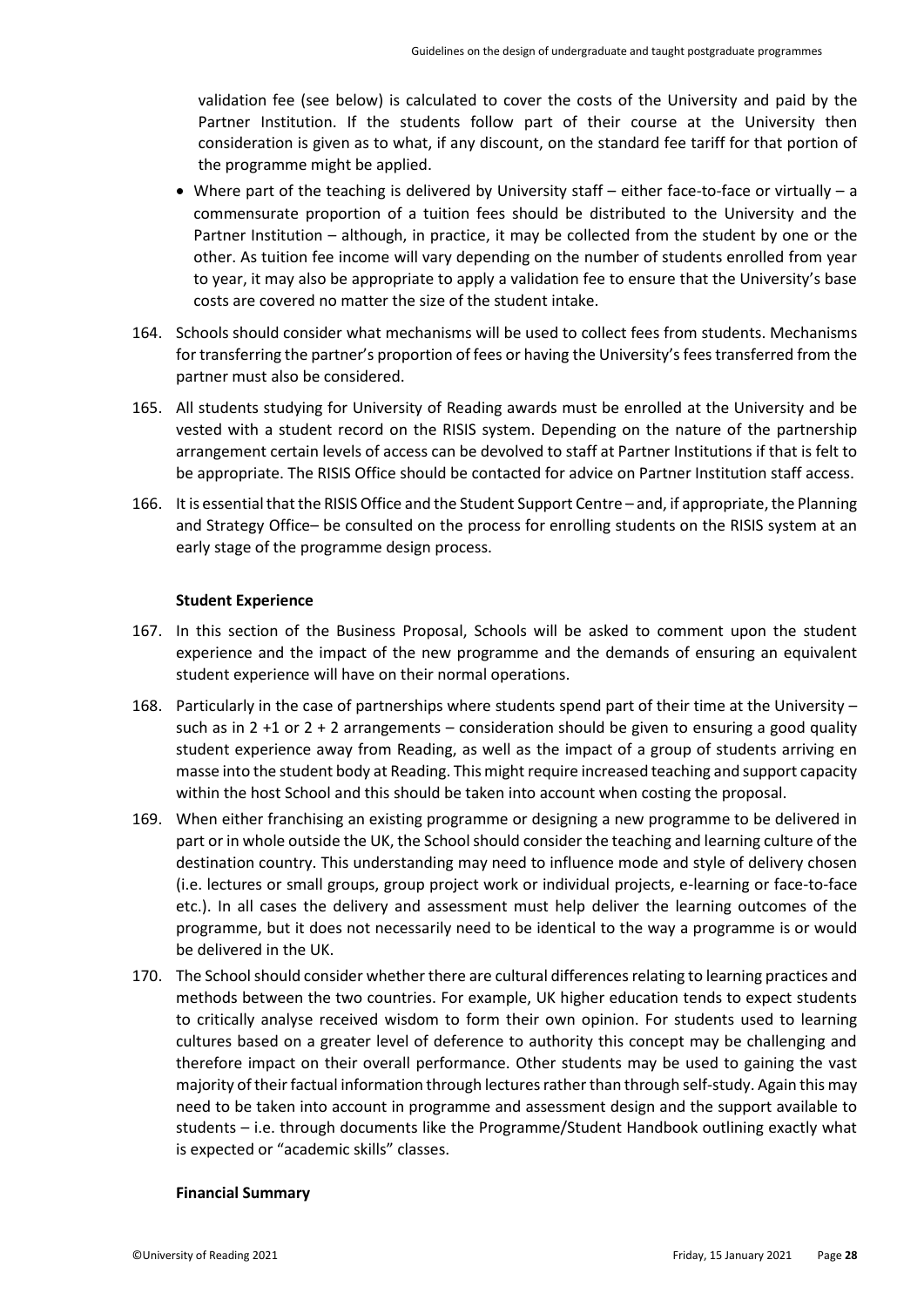- 171. Many of the types of cost of running a programme will be the same whether the programme is delivered in the UK or internationally. Working with a Partner Institution who is located outside of the UK is, however, likely to incur extra costs which will need to be taken into account.
- 172. Schools are responsible (most likely shared to some degree with the Partner Institution) for meeting the set-up costs of establishing a partnership, which in the case of international partnership programmes will include:
	- **Informal visits** between the two Institutions to facilitate the development of the relationship.
	- The **Site Visit** and for any subsequent Review visits
	- Independent, professional verification of a **translation** or translation of all formal documents will be necessary (even if proficient language speakers exist with the School, external translators must be employed for all formal documents).
- 173. Once the programme has been set up, the budget needs to allow for visits by the University to the Partner Institution on a regular basis. Obviously this will vary depending on the nature of the partnership; but even if a programme is entirely delivered by Partner Institution staff an annual visit by the Programme Director is strongly recommended. The longer term cost projections should also cover the costs of quality assurance visits, specifically those relating to periodic review and revalidation.
- <span id="page-28-0"></span>174. For further details of areas of resource to be considered, see the Business Proposal template.

### **Partner status and operating context**

- 175. All programmes leading to an award of the University must fit within the *UK Framework for Higher*  Education Qualifications.<sup>3</sup> It is also advisable to consider how the UK qualification to be offered through the partnership programme fits with the national qualifications of the location country of the partner institution as this may impact student and employer demand.
- 176. The "Framework for Qualifications of the European Higher Education Area" (covering the 46 signatory countries of the Bologna Process) published in 2005, is intended to align qualifications across Europe and allow easy translation of qualifications from one participating country to another. In general the UK qualifications framework fits well with the European framework – although discussion still surrounds Masters' provision. Around the world, however, great variations in the type (duration, nomenclature, etc.) of higher education qualifications exist. For graduates of an international partnership programme to successfully gain employment or access further study after completing their studies it is important to ensure that their achievement is adequately recognised in their country of origin. The Centre for Quality Support and Development (CQSD) and the International Office will be able to provide support in understanding the qualifications structure of the partner's country of operation.
- 177. National regulatory and accreditation systems vary widely around the world. Some countries have legislation in place which puts restrictions on the type of international partnership activities involving international partners into which their HEIs can enter, and/or have approval processes which international partnership programmes need to pass before being allowed to take on students. The time and cost of this regulatory burden needs to be taken into consideration when putting together, and costing, a proposal for partnership programmes. Information on the regulatory environment of potential partner institutions can be sought from CQSD.
- 178. Where the programme offered is intended to lead to an award which meets the criteria for recognition for a professional, statutory or regulatory body (PSRB), it is important that the PSRB in question is approached early in the design/approval phase to ensure that they will be willing to consider a partnership programme for recognition. It will also need to be ascertained whether the

<sup>3</sup> See the *University Credit and Qualifications Framework*.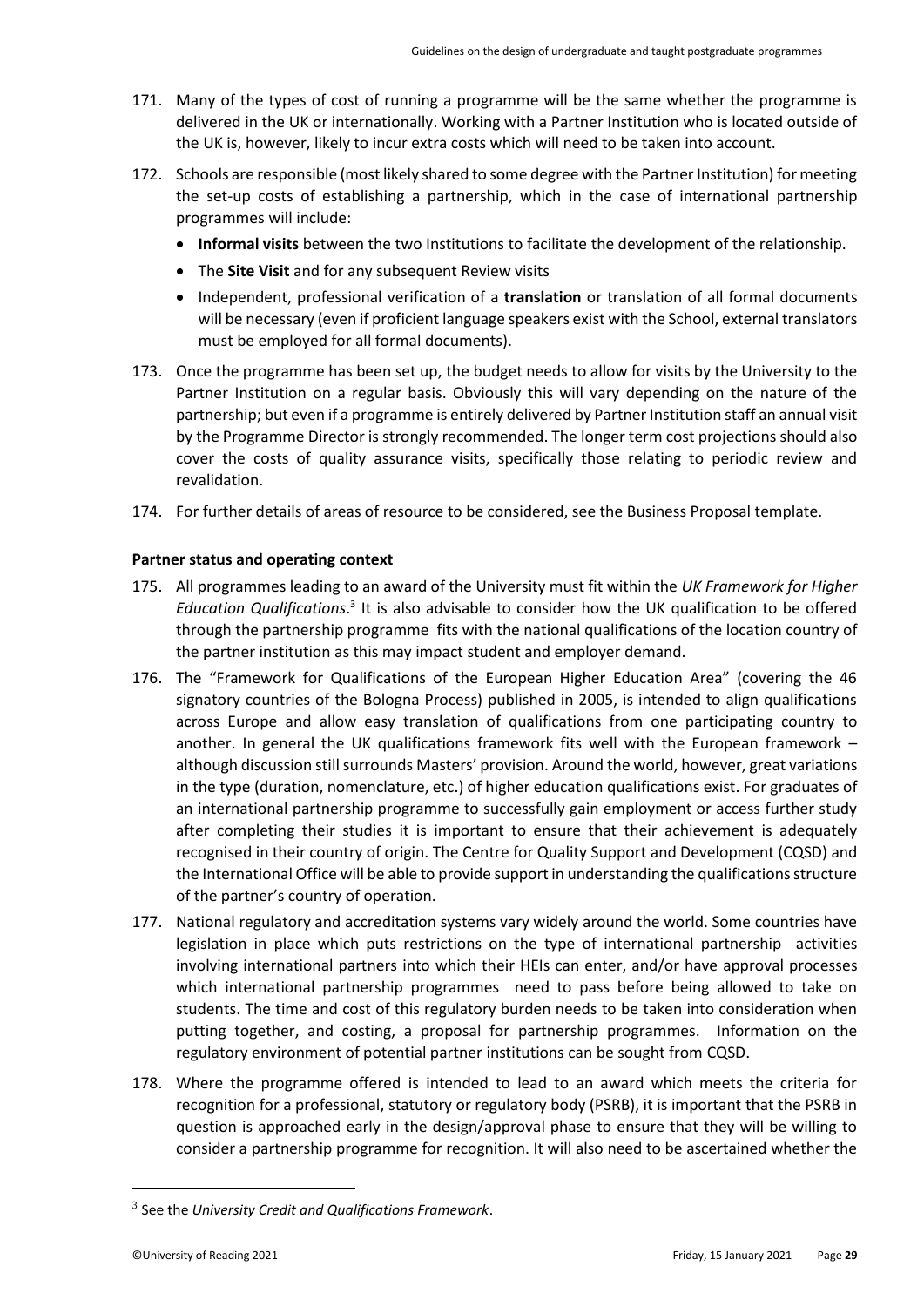programme will need to undergo separate scrutiny by the PSRB or will be considered merely as another means of delivery of an existing programme. This may mean an additional time and cost burden which needs to be factored into planning and budget.

179. For further details of areas to be considered in respect of the operating context and partner status, see the Business Proposal template. In most cases, the Partner Institution should be able to provide much of the information required.

### <span id="page-29-0"></span>**Operational structure and division of responsibilities**

180. Along with appropriate academic qualifications, teaching staff at the partner are expected to a have a sufficient level of English language proficiency both in general and in the specific vocabulary of the subject area being taught. This should be ascertained at the same time as investigating their academic credentials and confirmed, with documentary evidence through the review of staff CVs. As noted above, the University should formally and in advance of their commencing teaching on University programmes, approve the *curricula vitae* of all relevant partner institution staff. This is a continual obligation throughout the life of the programme.

### **Examinations and Assessment arrangements**

- 181. In many programmes involving delivery with a partner, students will undertake their formal assessment at a location other than the University. Whatever method of assessment is used, provisions must be put in place such that the *Assessment Handbook* is adhered to – whether it is organised and marked by University or Partner Institution staff.
- 182. Formal examinations should normally take place either at the University or at the Partner Institution. The University will consider arrangements for examinations to be taken at other appropriate locations – for example British Council offices – although the administrative burden and cost of hosting such examinations needs to be taken into account.
- 183. If the partnership involves the transfer of an existing University programme to a Partner Institution it might be worth considering the transferability of the type of assessment to the new context – for both administrative and academic reasons. Any changes would need to be incorporated into the proposal submitted for Programme Approval. Advice can be sought on alternative assessment arrangements from the Teaching and Learning Dean.
- 184. The timing of assessment (coursework deadlines, examination dates and times) are potentially problematic where students at a Partner Institution are following the same programme as students at the University. This may cause one or more of the following problems:
	- **Examination scheduling I** to ensure that there is no possibility of collusion between student cohorts, exams will need to be scheduled so as to overlap the same absolute time both in the UK and at the Partner Institution.
	- **Examination scheduling II** when scheduling examinations and assessment deadlines it is important to take note of major festivals and national holidays which may impact students at Partner Institutions.
	- **Academic calendar I** it may often be the case that a programme delivered at a Partner Institution will run to a different academic calendar than the University, with different start dates for the programme, and perhaps more than one student cohort starting each year. This may mean that additional examinations will have to be set and marked and is likely to have significant resource implications for the School, the Faculty and the Examinations Office.
	- **Academic calendar II**  another problem may occur if students who have started outside the normal cycle are to join students at the University at some point in their studies – i.e. in 1 + 2 or 2 + 1 arrangements. Students are likely to be subject to a compressed academic year prior to joining the University-based programme, however sufficient time in the calendar must be left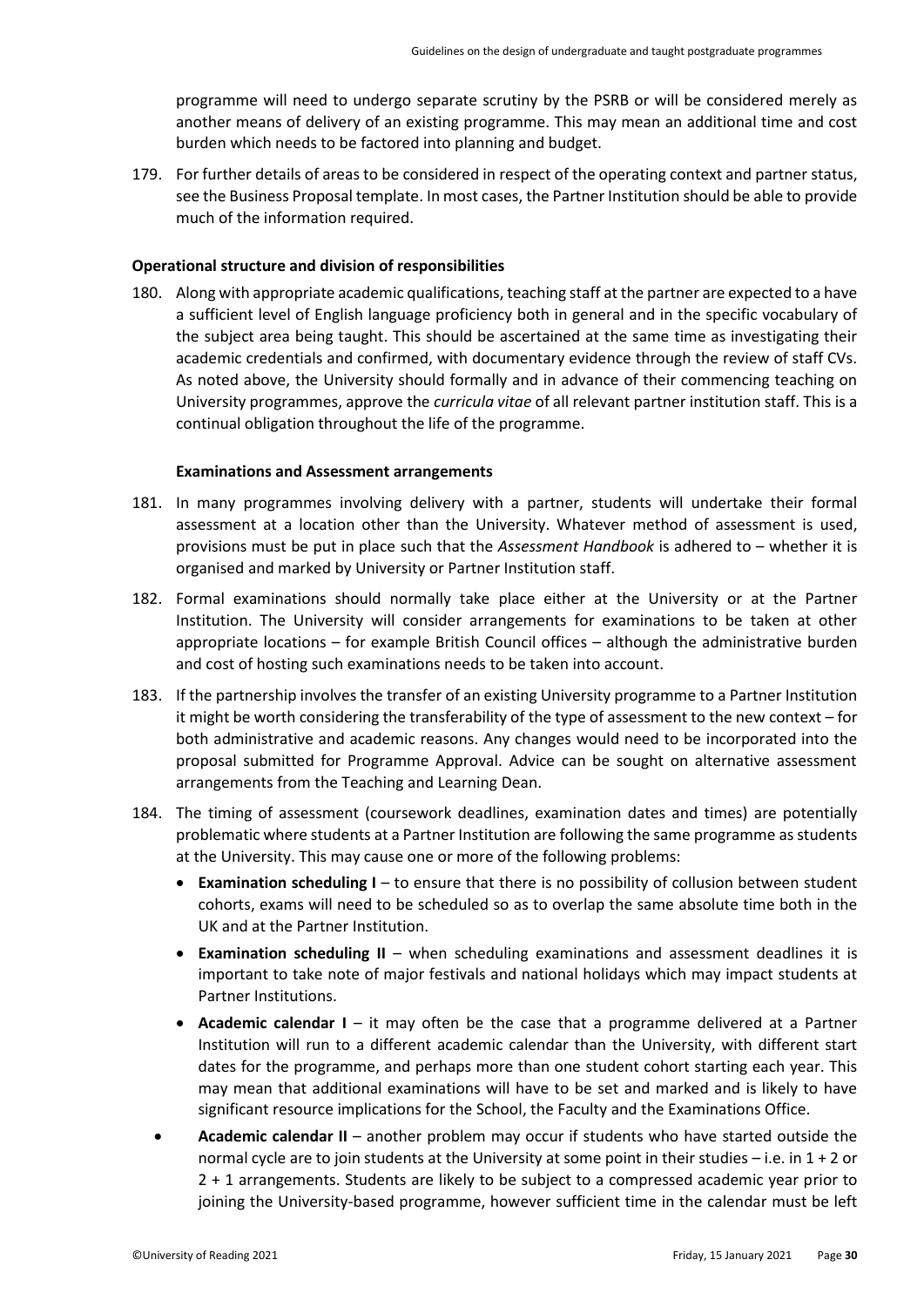for revision before the examination period and, after it, enough time must be allowed for resits. Students must not be disadvantaged by the point at which they started their programme.

- 185. These issues should be resolved with the help of the Teaching and Learning Dean, CQSD and the Examinations Office during the development of the programme.
- 186. Arrangements for external examination of student work for international partnership programmes should mirror that for UK-based students. External examining as a practice is not widespread outside of the UK and therefore its role and operation should be explained to the Partner Institution.
- 187. For further details of areas to be considered in respect of the operational structure and division of responsibilities, see the Business Proposal template.

### <span id="page-30-0"></span>**Validation fee**

- 188. In addition to any tuition fees paid, a validation fee may be levied to cover the costs of running the partnership itself. This should be considered in relation to any costs not directly related to the provision of the programme to students including:
	- Day-to-day administration of the collaboration at the University (at School and University level);
	- Visits by University staff to the Partner Institution for quality, staff-development or other nonteaching purposes; and,
	- any additional costs incurred in the operation of the programme i.e. fees charged by professional bodies for accreditation visits, any additional/extended learning resources acquired, staff development activities, external examining, graduation etc.
- 189. There is no single way for calculating a Validation Fee, and it may involve:
	- A "core fee" a base fee set to cover all the unchanging costs of operating the partnership ; and/or,
	- A "per head fee" –a fee based on student enrolment, to account for the additional costs brought about by increased student numbers (this could, for instance, only come into force on student numbers above a certain threshold) or levied in proportion to the entire student enrolment where no portion of tuition fees are received by the University but teaching-related activities are undertaken i.e. assessment, moderation etc.
- 190. In any discussions with a Partner regarding validation fees it must be stressed that these will need to be renegotiated on a regular basis in line with inflation and to reflect any changes in the nature of the relationship (e.g. a greater administrative burden falling on the University than had previously been envisaged). Alternatively, you might wish to consider specifying automatically escalating fees at the outset.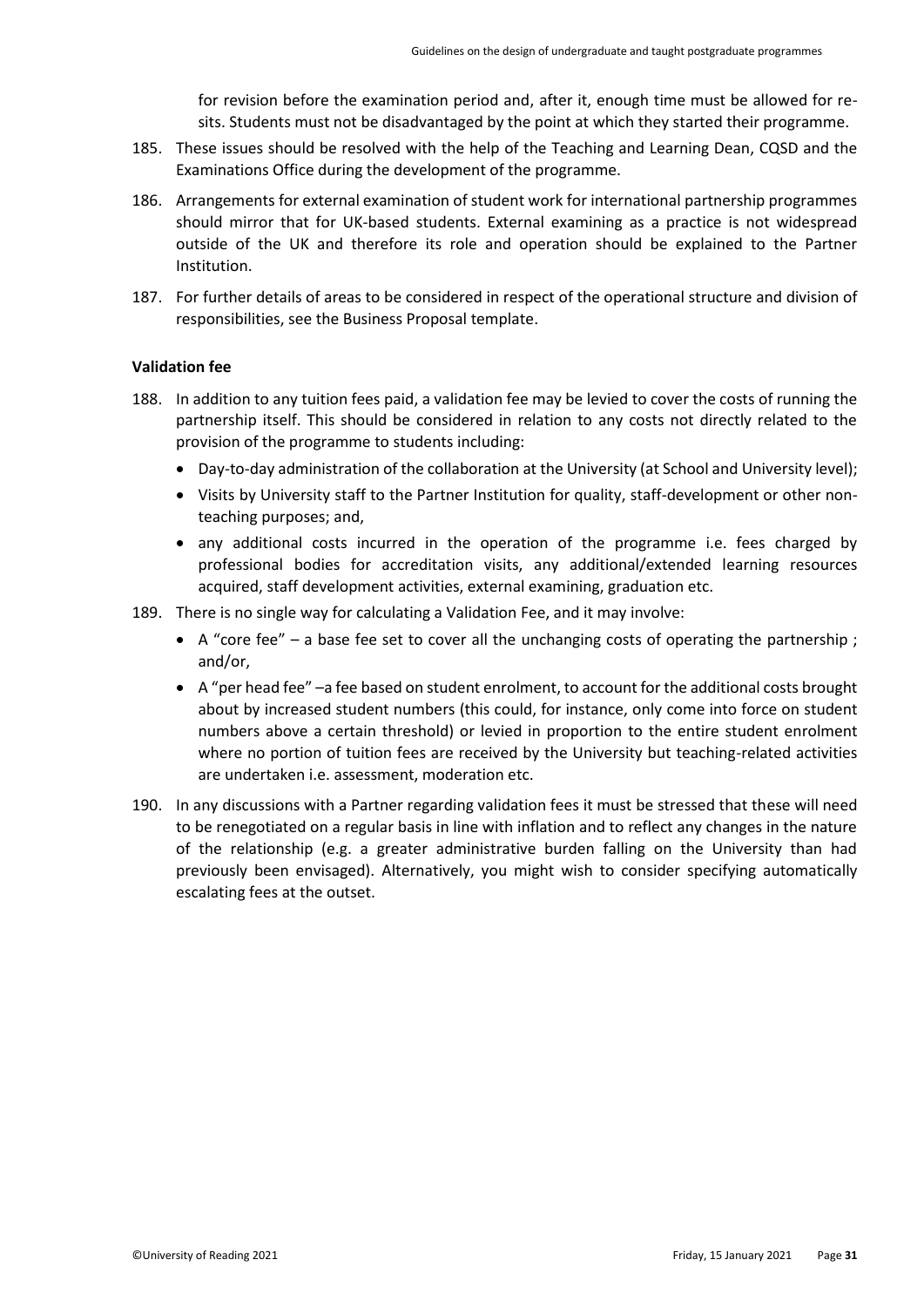# <span id="page-31-0"></span>Appendix 5: Design of programmes to be delivered at international branch campuses

*For the purposes of this document, Henley South Africa and the Henley Business School (HBS) offices in Germany, Finland and Hong Kong are not branch campuses. Henley South Africa is a wholly owned subsidiary of the University which holds degree-awarding powers in its own right. The HBS offices in Germany, Finland and Hong Kong support the delivery of HBS programmes administratively and academically, but are not constituted as, nor have the responsibilities associated with, a branch campus.*

*All references to 'School' shall, in the case of Henley Business School, be construed to mean 'programme area' (except in respect of paragraphs 213-215), and likewise references to 'Head of School' shall be construed to mean 'Head of Programme Area'.* 

- 191. Existing policies, procedures and guidelines relating to new programmes, quality assurance and monitoring all apply equally to programmes delivered at the University's international branch campuses, *mutatis mutandis*.
- 192. However,there are a number of areas of programme design that will vary for programmes delivered at the University's international branch campuses. The guidance included in this Appendix is intended to support staff designing such programmes and should be considered in the preparation of programme documents, as specified in the Programme Lifecycle Policies.
- 193. It is recognised that, as provision on the international campus matures, there may need to be some variation on the specific implementation of the guidance. It is, however, important that the underlying principles are upheld, and that the interests of students are respected and academic standards maintained.

### <span id="page-31-1"></span>**Organising principles**

- 194. It is the Head of School's responsibility to keep his/her School's practice under review and in line with the *Guide to policy and procedures for teaching and learning*. Compliance with the *Guide to policy and procedures for teaching and learning* is checked by numerous mechanisms, including: Annual Programme Review and the University's Periodic Review of Programmes. The Head of School may delegate those responsibilities but where this is the case it should be formally documented and appropriate protocols established. Where autonomy has been granted to another unit by the Head of School, the School still has responsibility to exercise a general monitoring function to ensure that the policies and procedures in the *Guide to policy and procedures for teaching and learning* are being executed.
- 195. Schools have ownership of provision on one ormore campuses. A School's ownership of its provision applies equally to its international campus provision and its UK provision, although the manner in which the responsibilities of ownership are discharged may differ.
- 196. All provision on all campuses is clearly owned by a single School (even where delivery may be joint and there is no single equivalent UK School).
- 197. Where a School has delegated specific functions to a Section on an international campus, it should be clear that this Section forms part of that School or, at least, is performing those specific functions on behalf of that School
- 198. While it is up to individual Schools to determine specifically how their academic responsibilities should be managed and the extent of delegation of decision-making to sections on specific campuses, in making these determinations the following principles should be applied: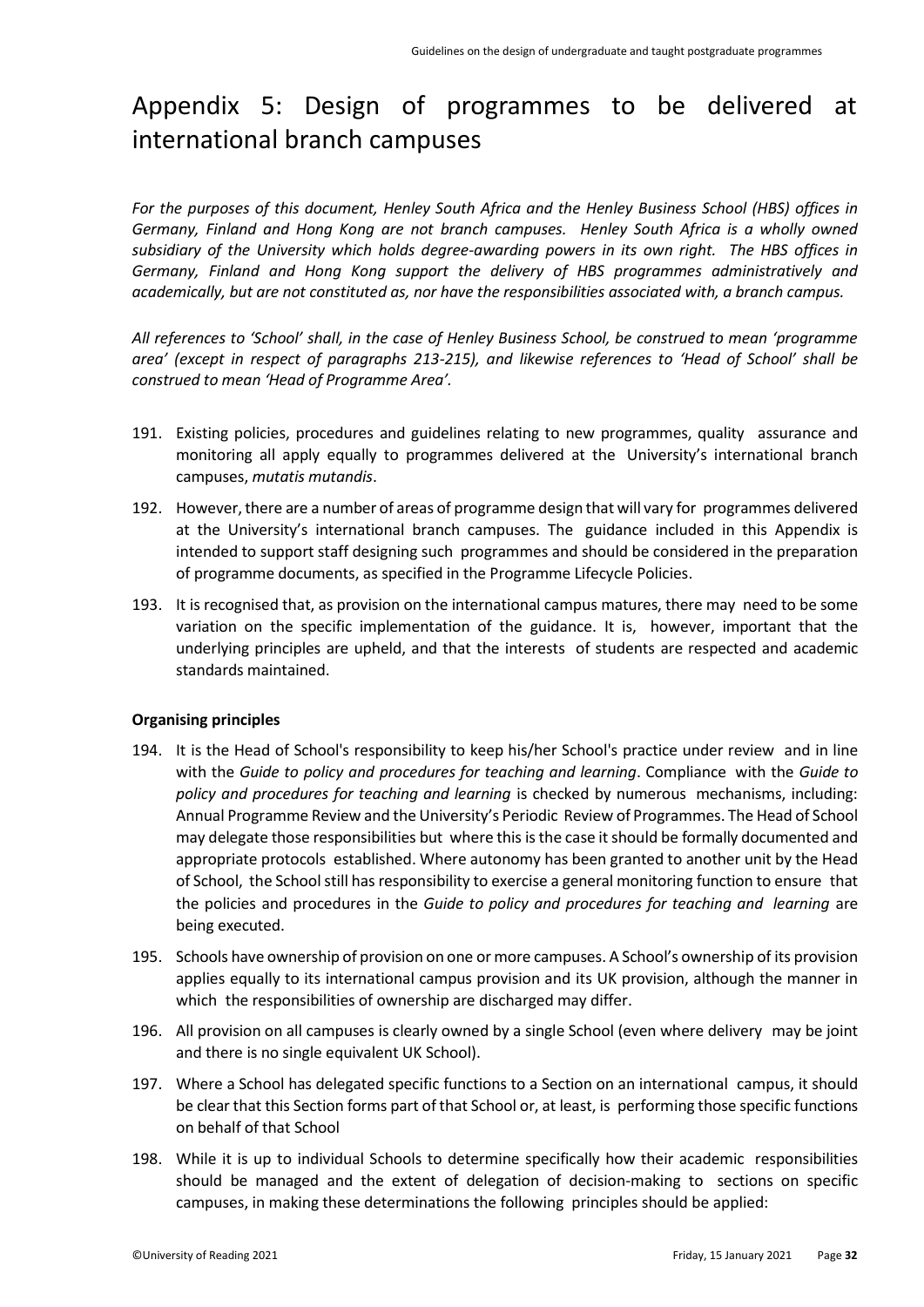- a. in terms of organisational structure, academic staff in a given subject area at the international campuses and the UK campus should be regarded as members of the relevant School (although it is noted that their contracts of employment may reside with separate legal entities); and,
- b. the expertise of staff is a key component in quality assurance and a clear protocol should exist across campuses to ensure that appointment processes make full use of recognized expertise among existing staff in making new appointments
- 199. Modules that are delivered across multiple campuses must achieve the same learning outcomes to the same standards and cover the same core subject matter. It is a fundamental requirement that the content of teaching programmes is equivalent, but not necessarily identical. The title, structure and content of the same programme may vary between campuses so long as the learning outcomes remain the same.
- 200. The development and enhancement of individual modules and overall degree programmes should be regarded as a collaborative process involving relevant staff across all campuses. While new course initiatives and course changes may be proposed by the international campuses, such proposals should be routed through the respective School and University processes at the UK campus. While new course initiatives and course changes may be proposed by the UK campus, such proposals insofar as they may affect delivery at the international branch campusesshould involve consultation with relevant staff at the international branch campuses.
- 201. The status of internal examiners is equal, irrespective of the campus on which they are based; where examination boards meet at the international campuses, these have the status of internal examination boards.
- 202. Staff across all campuses should have the opportunity to participate in the assessment process and in award recommendations (including participation in final examination boards), subject to the constraints of space and time; a normal expectation might be at least one representative from international campus internal examination boards at the final external board. Where this is not possible, Schools must ensure that there is someone present who can fully represent the views of the examiners at the relevant campus.
- 203. Staff at the international branch campuses should have the opportunity to contribute fully and equally to the operation of quality assurance systems and process within their School and Faculty and the University.
- 204. Relevant senior management of the international branch campuses should be consulted regarding specific quality assurance arrangements at School level, and their agreement secured, in so far as they affect the functioning of those campuses.
- 205. Where the same programmes and modules are offered on more than one campus, it is the responsibility of the Head of School which offers the programme to ensure that all modifications to this provision and the manner of its delivery are communicated and implemented across all campuses, taking account of local regulatory compliance requirements.
- 206. The Annual Programme Review process will review programmes across all campuses and the Periodic Review process will review academic units at the international campuses as part of their home School. Additional reviews may be conducted as a result of local requirements. Separate campus reviews may be designed to focus on issues regarding context and environment rather than addressing the specific provision of individual academic units.

### <span id="page-32-0"></span>**Responsibilities**

207. Schools have all the responsibilities set out in the *Guide to policy and procedures for teaching and learning* for all of their provision across all campuses. It is the responsibility of the individual School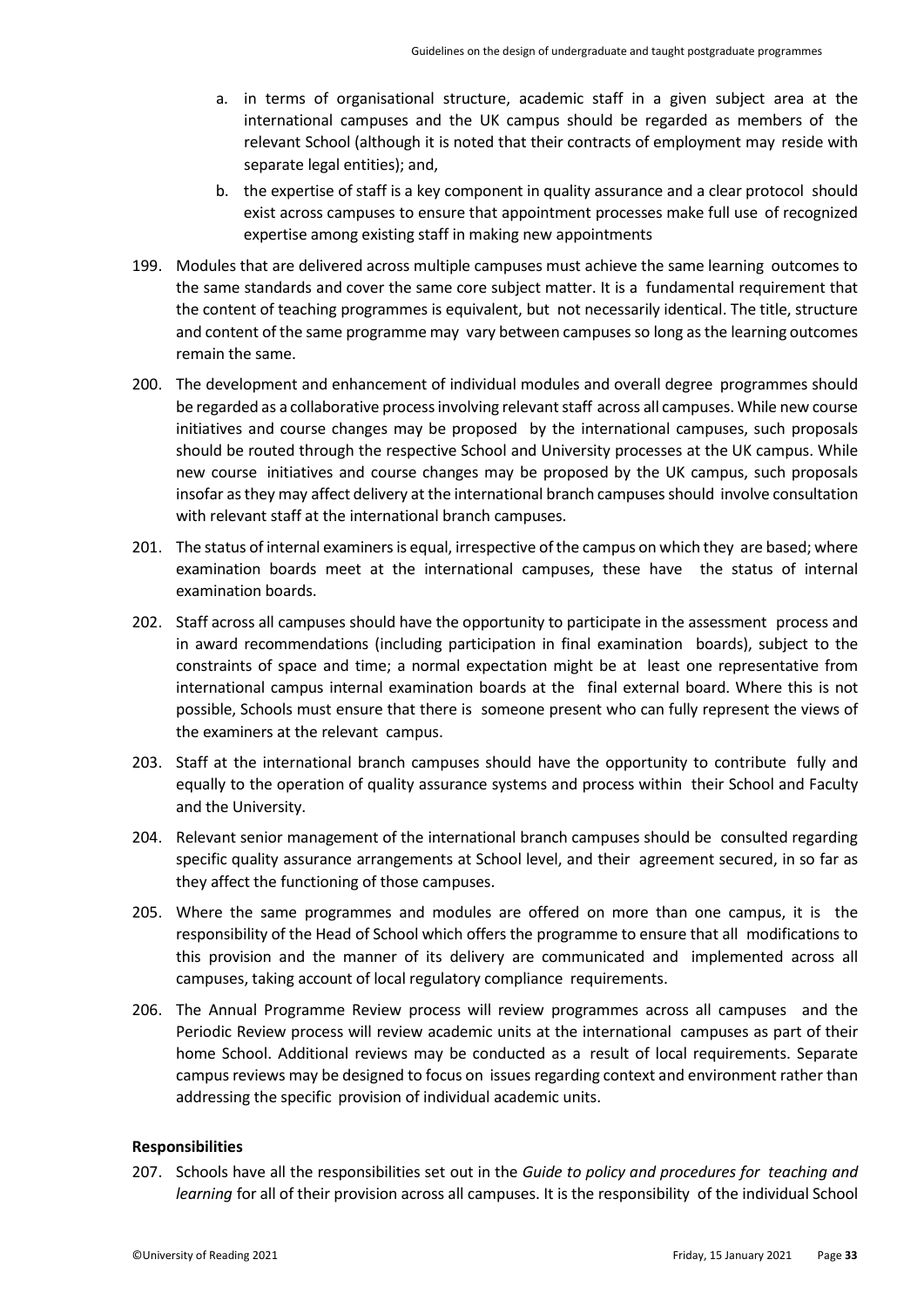to determine the most appropriate approach to operating its quality assurance process within the context of the broad principles outlined in this document. Where quality assurance responsibilities have been delegated to particular individuals or Sections on the international branch campuses, this should be formally documented and appropriate protocols put in place. Schools may choose to give considerable autonomy to units on international campuses, but necessarily retain a responsibility to exercise a general monitoring function to ensure that the policies and procedures in the *Guide to policy and procedures for teaching and learning* are being executed appropriately.

- 208. Where the activities of the School have repercussions for the provision of other Schools on the international branch campuses, or for the overall management of the campuses, the relevant managers on the international campus must be fully involved in decision-making and there should be joint agreement as to the actions taken. By the same token, decisions of the international branch campus management that have repercussions for the academic activities of Schools should be arrived at jointly with those Schools.
- 209. In regard to the above, and to the guidance section below, decisions made by relevant bodies at an international branch campus are regarded as having the agreement of Schools and of international branch campus management, where the School or international campus management has delegated requisite authority to those bodies.
- 210. In cases where agreement cannot be arrived at between Schools and the international branch campus management, the matter should be referred to the University Board for Teaching, Learning and Student Experience (in regard to matters of academic policy) or to the PVC, Global Engagement (in regard to strategic or operational matters).
- 211. The Chief Operating Officer and Chief Strategy Officer have a responsibility for ensuring that University policies and procedures take account of the needs of all campuses and the implementation of them is supported on all campuses. This involves either direct or indirect responsibility for relevant professional services on the international branch campuses in cooperation with the senior management of the international branch campuses.

### <span id="page-33-0"></span>**Guidance on particular areas**

### *Admissions*

212. Schools should agree entry criteria in discussion with international branch campus management. Implementation of these admissions criteria is undertaken by the international branch campus management with academic decision-making as necessary by relevant academic units.

### *School Reviews and Annual Monitoring*

213. Reviews of programmes delivered on international campuses form part of the Annual Programme Review process and must include reference to and review of international branch campus provision.

### *Assessment, Progression, and Awards*

214. Creation of question papers and marking of scripts can be fully delegated to staff on international branch campuses at the discretion of individual Schools. Some moderation and comparison of outcomesinvolving staff and scripts from different campuses should normally be undertaken. There should be a single Board of Examiners for programmes and modules taught on more than one campus with representation (physical or electronic) from all campuses. In the case of Henley Business School, these responsibilities belong to the School and not the programme area.

### *School Committees*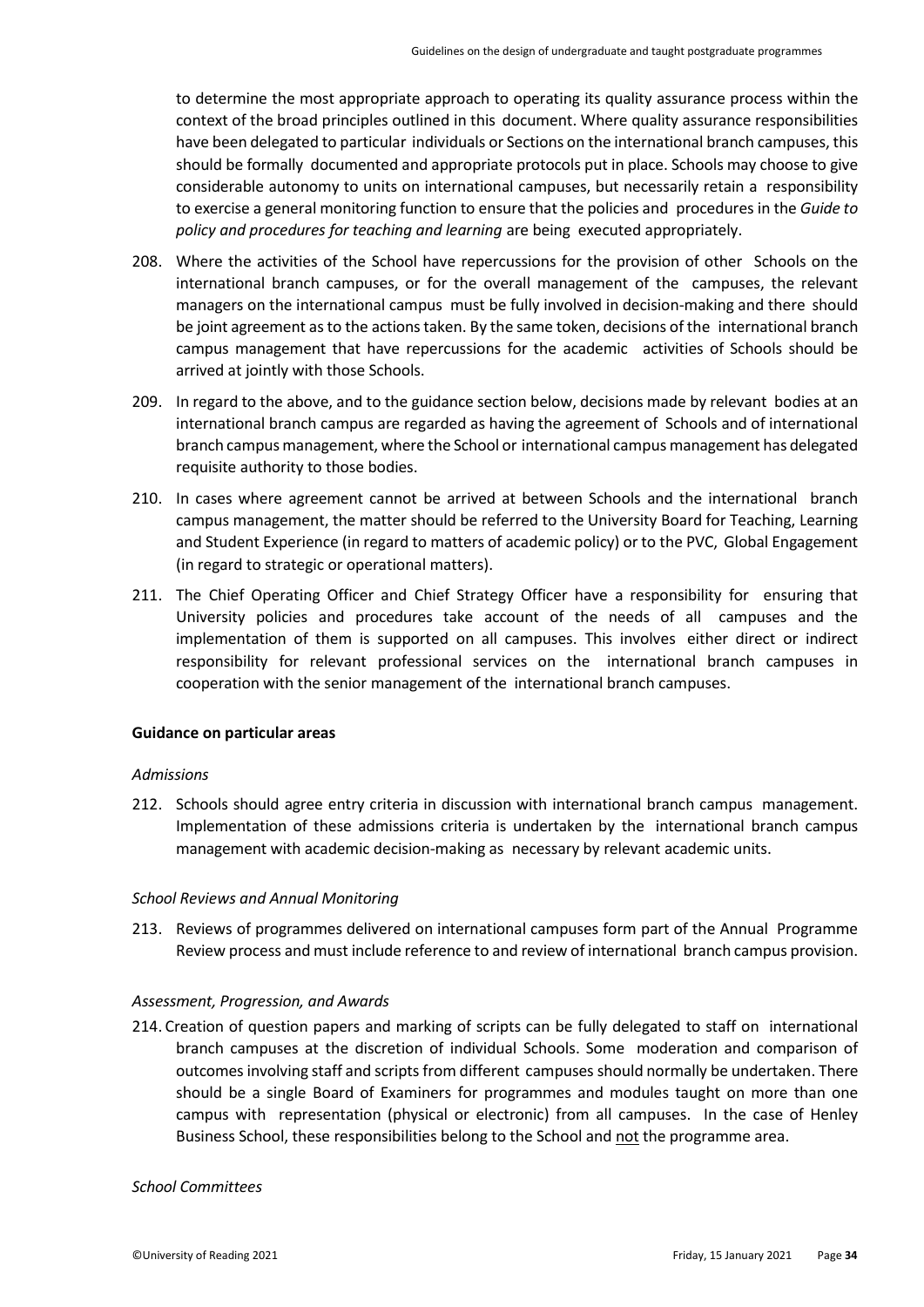215. A School's international branch campus staff should have the opportunity to be fully represented on School committees including at senior management level. A School's approach to internal communications should ensure that the international branch campuses are fully informed of all developments and are involved in decision-making. In the case of Henley Business School, the provisions relate to Schools rather than programme areas.

### *Appointment of Staff*

216. Schools retain responsibility for staff appointed on the international branch campuses to carry out School functions and should have an agreed process for making such appointments. In the case of Henley Business School, the provisions relate to Schools rather than programme areas.

### *Academic Tutors*

217. Schools (or, in the case of Henley Business School, programme areas) should ensure that academic tutoring arrangements as set out in the *Guide to Policies and Procedures for Teaching and Learning,*  s. 7 are operating appropriately across all campuses on which they are active.

### *Student Evaluation*

218. Schools should ensure that processes for securing School-level student evaluation of modules/programmes are operating on the international branch campuses and that proper consideration is given to this evaluation, in accordance with the *Guide to Policies and Proceduresfor Teaching and Learning,* s. 4. In the case of Henley Business School, Schools are responsible for module evaluation and Heads of Programmes are responsible for programme evaluation.

### *Research Students*

219. School Directors of Postgraduate Research Studies have responsibility for ensuring that requirements of the *Code of Practice on Research Students* and *Guide to Policies and Procedures for Teaching and Learning* are implemented for their research students on the University's international branch campuses. In the case of Henley Business School, this responsibility belongs to the School and not the programme area.

### *Students with Disabilities*

220. Schools and the international branch campus management should arrange jointly for a Disability Liaison Officer to be available for all international branch campus students. In the case of Henley Business School, this responsibility belongs to the School and not the programme area.

### *Careers Information, Advice & Guidance*

221. Schools, international branch campus management and the Careers team have joint responsibility for ensuring that careers advice and support is delivered to international branch campus students in line with the *Guide to Policies and Procedures for Teaching and Learning,* s. 7.

### *Communications and Staff Visits*

222. Given the use of different email domains in UoRM, Schools and Support Services of UoR should identify appropriate mechanisms to ensure that information f lows between different locations in a timely fashion. Face-to-face meetings can be of particular value and, while noting the University's *Carbon Management Plan*, a limited number of annual visits (in both directions) should be considered normal.